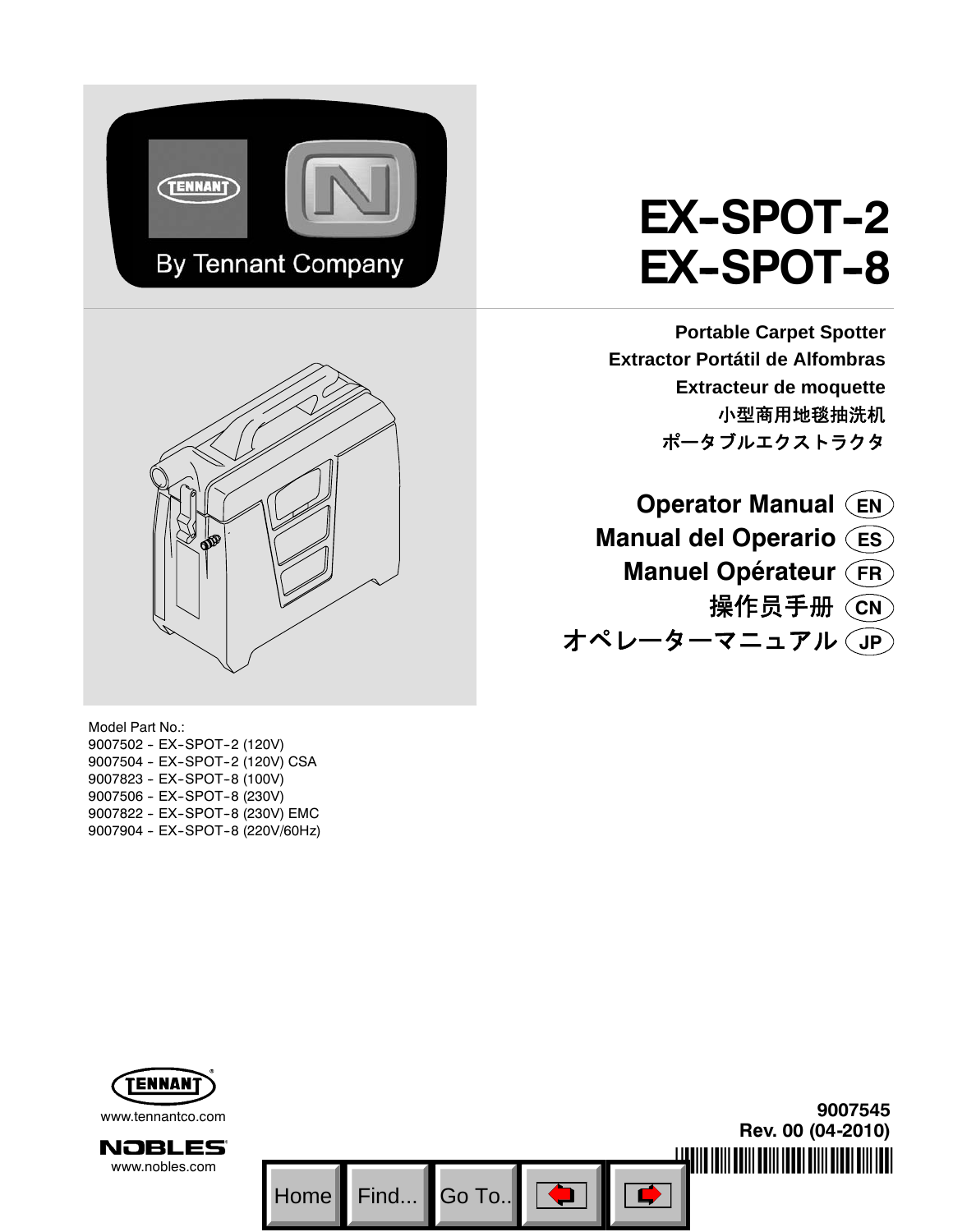This manual is furnished with each new model. It provides necessary operation and maintenance instructions.

#### **Read this manual completely and understand the machine before operating or servicing it.**

This machine will provide excellent service. However, the best results will be obtained at minimum costs if:

- The machine is operated with reasonable care.
- The machine is maintained regularly per the machine maintenance instructions provided.
- The machine is maintained with manufacturer--supplied or equivalent parts.

Parts and supplies may be ordered online, by phone, by fax or by mail.

**UNCRATING MACHINE:** Carefully check carton for signs of damage. Report damages at once to carrier.



#### **PROTECT THE ENVIRONMENT**

Please dispose of packaging materials and old machine components in an environmentally safe way according to local waste disposal regulations.

Always remember to recycle.

## **MACHINE DATA**

| Please fill out at time of installation<br>for future reference. |
|------------------------------------------------------------------|
| Model No. - ________________________                             |
|                                                                  |
|                                                                  |
|                                                                  |
|                                                                  |
|                                                                  |
|                                                                  |
|                                                                  |

## **TABLE OF CONTENTS**

Go To.. $\|$ 

| SAFETY PRECAUTIONS                             | 3              |
|------------------------------------------------|----------------|
| GROUNDING INSTRUCTIONS                         | $\overline{4}$ |
| WARNING LABEL                                  | 4              |
| MACHINE SETUP                                  | 5              |
| MACHINE OPERATION                              | 6              |
| DRAINING RECOVERY TANK                         | 6              |
| MACHINE MAINTENANCE                            | $\overline{7}$ |
| DAILY MAINTENANCE                              | 7              |
| MONTHLY MAINTENANCE                            | 7              |
| EVERY 250 HOURS OF OPERATION                   | 7              |
| STORING MACHINE<br>STORING MACHINE IN FREEZING | 7              |
| TEMPERATURES                                   | 7              |
| RECOMMENDED STOCK ITEMS                        | 7              |
| TROUBLE SHOOTING                               | 8              |
| SPECIFICATIONS                                 | 8              |

#### **Tennant Company**

PO Box 1452 Minneapolis, MN 55440 USA Phone: (800) 553-8033 or (763) 513-2850 www.tennantco.com www.nobles.com

Specifications and parts are subject to change without notice.

Copyright © 2010 TENNANT Company. All rights reserved.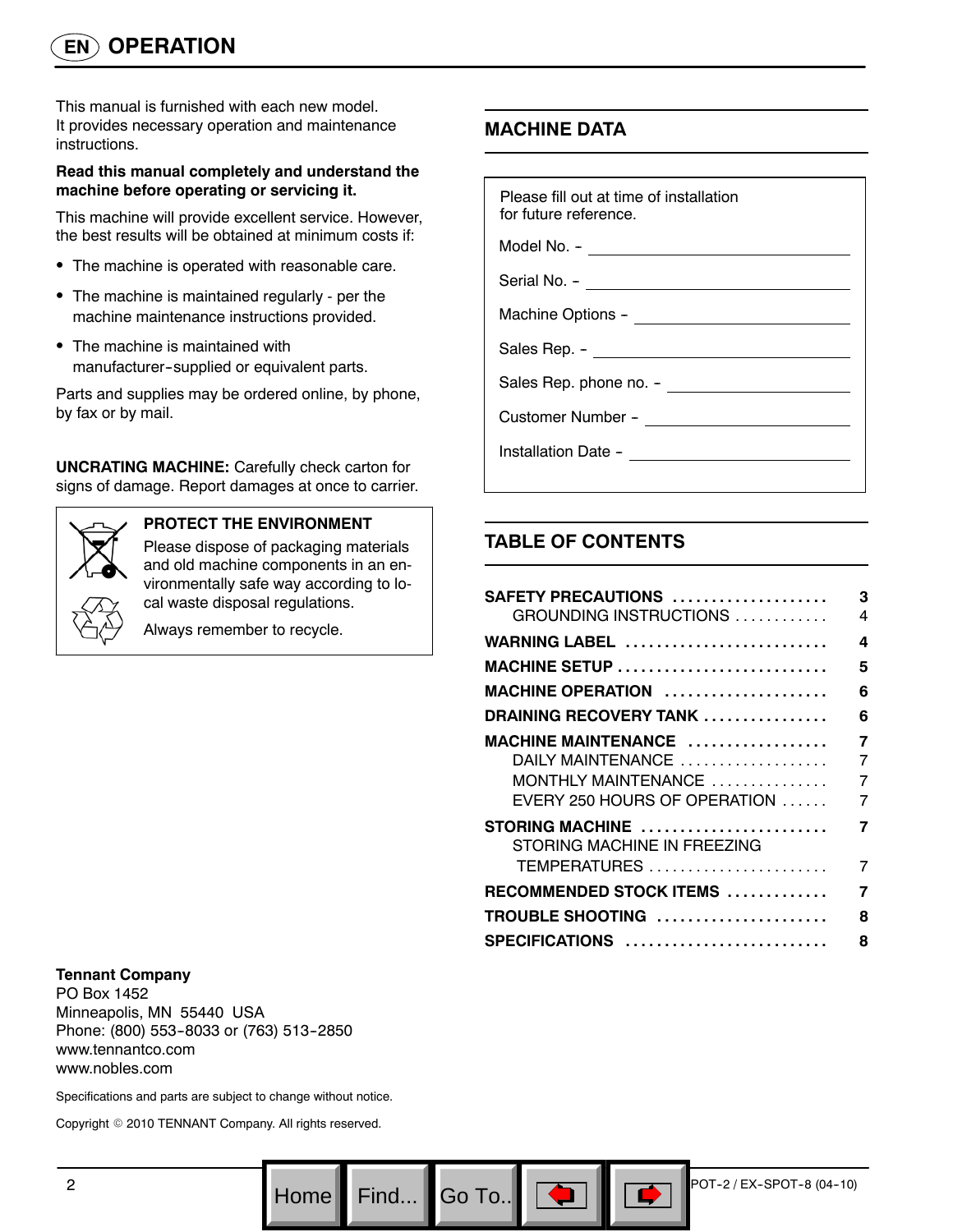## **SAFETY PRECAUTIONS**

**This machine is intended for commercial use. It is designed to clean carpet and upholstery in an indoor environment and is not constructed for any other use. Use only recommended accessory tools and commercially available carpet cleaners intended for machine application.**

#### **All operators must read, understand and practice the following safety precautions.**

The following warning alert symbol and the "FOR SAFETY" heading are used throughout this manual as indicated in their description:

**WARNING: To warn of hazards or unsafe practices which could result in severe personal injury or death.**

**FOR SAFETY: To identify actions which must be followed for safe operation of equipment.**

**Failure to follow these warnings may result in: personal injury, electrocution, electrical shock, fire or explosion.**

**WARNING: Do Not Use Flammable Liquids Or Operate Machine In Or Near Flammable Liquids, Vapors Or Combustible Dusts.**

**This machine is not equipped with an explosion proof motor. The electric motor will spark upon start up and during operation which could cause a flash fire or explosion if machine is used in an area where flammable vapors/liquids or combustible dusts are present.**

**A WARNING: Do Not Pick Up Flammable Materials Or Reactive Metals.**

**WARNING: Do Not Operate With Damaged Power Cord. Do Not Modify Plug. Unplug power Cord Before Servicing Machine.**

**If the supply cord is damaged or broken, it must be replaced by the manufacturer or it's service agent or a similarly qualified person in order to avoid a hazard.**

**WARNING: Do Not Use Outdoors. Do Not Expose To Rain. Store Indoors.**

**The following information signals potentially dangerous conditions to the operator or equipment:**

#### **FOR SAFETY:**

- **1. Do not operate machine:**
	- **With flammable liquids or near flammable vapors as an explosion or flash fire may occur.**
	- Unless trained and authorized.
	- Unless operator manual is read and **understood.**
	- Unless cord is properly grounded.
	- **With damaged cord or plug.**
	- If not in proper operating condition.
	- **In outdoor areas.**
	- **In standing water.**
	- **With the use of an extension cord.**
- **2. Before operating machine:**
	- **Make sure all safety devices are in place and operate properly.**
- **3. When using machine:**
	- Do not pull machine by plug or cord.
	- Do not pull cord around sharp edges or **corners.**
	- Do not unplug by pulling on cord.
	- Do not stretch cord.
	- Do not handle plug with wet hands.
	- Keep cord away from heated surfaces.
	- **Report machine damage or faulty operation immediately.**
	- **Follow mixing and handling instructions on chemical containers**
	- Never allow children to play on or around.
- **4. Before leaving or servicing machine:**
	- **-- Turn off machine.**
	- Unplug cord from wall outlet.
- **5. When servicing machine:**

Go To.. $\blacksquare$ 

- Unplug cord from wall outlet.
- Avoid moving parts. Do not wear loose **jackets, shirts, or sleeves.**
- Use manufacturer supplied or approved **replacement parts.**
- All repairs must be performed by a qualified **service person.**
- Do not modify the machine from it's original **design.**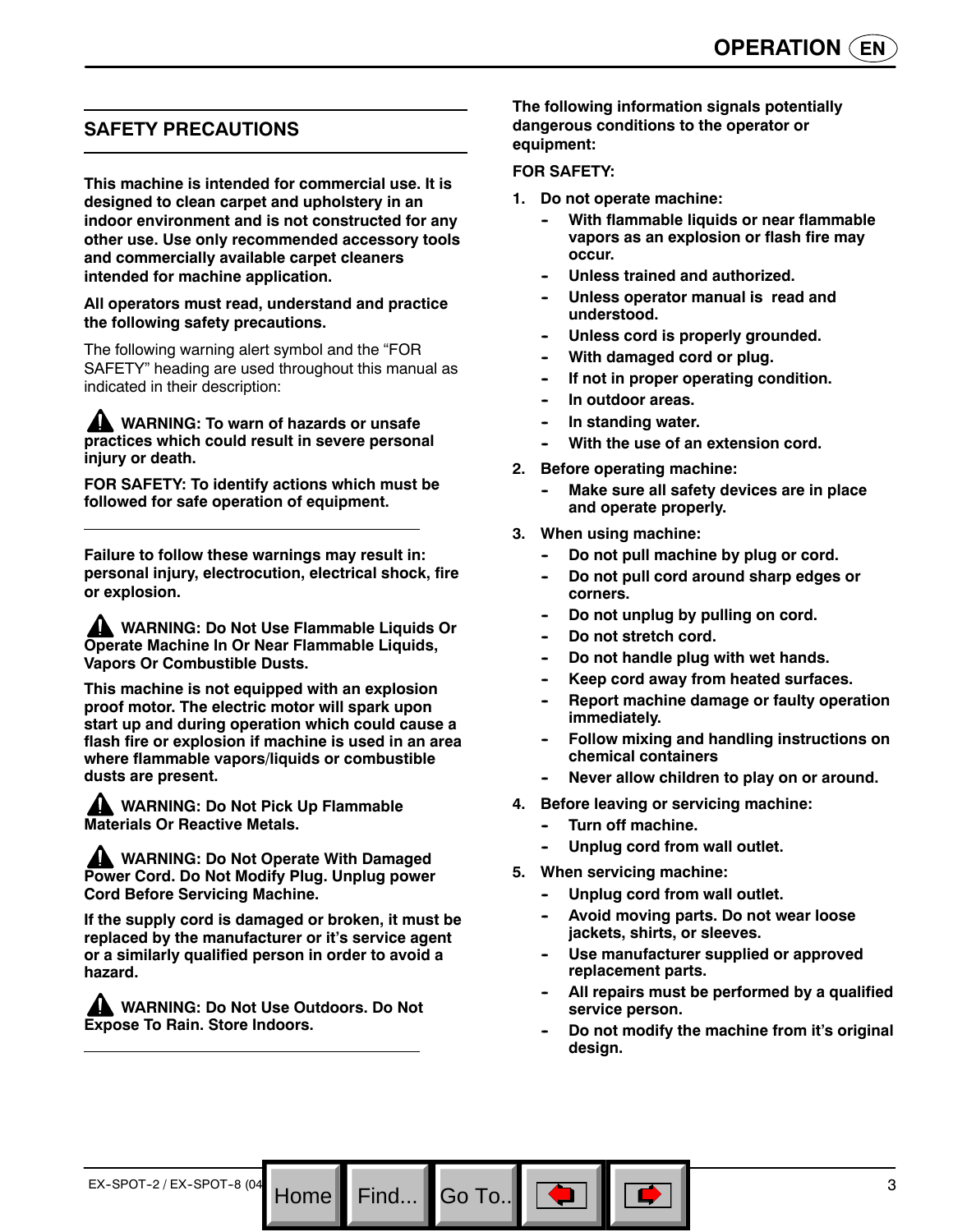#### **GROUNDING INSTRUCTIONS**

**Machine must be grounded. If it should malfunction or breakdown, grounding provides a path of least resistance for electrical current to reduce the risk of electrical shock. This machine is equipped with a** cord having an equipment-grounding conductor **and grounding plug. The plug must be plugged into an appropriate outlet that is properly installed in accordance with all local codes and ordinances. Do not remove ground pin; if missing, replace plug before use.**



## **WARNING LABEL**

The warning label appears on the machine in the location indicated. Replace label if it becomes damaged or illegible.



#### **WARNING LABEL - Located on front of machine.**

| <b>WARNING</b>                                                                                                                                                                                                                                                                                                                                                           | <b>AVERTISSEMENT</b>                                                                                                                                                                                                                                                                                                                                                                                                                                                                                         | <b>ADVERTENCIA</b>                                                                                                                                                                                                                                                                                                                                                                                          |
|--------------------------------------------------------------------------------------------------------------------------------------------------------------------------------------------------------------------------------------------------------------------------------------------------------------------------------------------------------------------------|--------------------------------------------------------------------------------------------------------------------------------------------------------------------------------------------------------------------------------------------------------------------------------------------------------------------------------------------------------------------------------------------------------------------------------------------------------------------------------------------------------------|-------------------------------------------------------------------------------------------------------------------------------------------------------------------------------------------------------------------------------------------------------------------------------------------------------------------------------------------------------------------------------------------------------------|
| <b>EXPLOSION, FIRE AND SHOCK</b><br>HAZARD, AVOID INJURY.<br>. Do Not Use or Pick Up Flammable<br>Materials.<br>. Do Not Use Near Flammable Liquids.<br>Vapors or Combustible Dusts.<br>. Do Not Operate With Damaged Power Cord.<br>Do Not Modify Plug, Unplug Power<br>Cord Before Servicing Machine.<br>Do Not Use Outdoors. Do Not Expose to<br>Rain, Store Indoors. | RISQUE D'EXPLOSION, D'INCENDIE<br>ET DE DÉCHARGE. ÉVITEZ LES<br><b>BLESSURES</b><br>. N'utilisez Pas ou Ne Ramassez Pas de<br>Matériaux Inflammables.<br>. N'utilisez Pas Près de Liquides, Vapeurs<br>ou Poussières Inflammables.<br>. N'utilisez Pas la Machine Avec un Cordon<br>d'Alimentation Endommagé, Ne Modifiez<br>Pas la Prise, Débranchez le Cordon<br>d'Alimentation Avant d'Entretenir la<br>Machine.<br>. N'utilisez Pas en Extérieur. N'Exposez Pas<br>à la Pluie. Entreposez à l'Intérieur. | PELIGRO DE EXPLOSIÓN, FUEGO,<br><b>DESCARGA EVITE LESIONES.</b><br>. No Use O Recola Materiales Flamables.<br>. No Use Cerca De Liquidos Flamables,<br>Vapores O Materiales Combustibles.<br>. No Use Con Cable De Corriente Dañado.<br>No Altere El Enchufe, Desconecte Cable<br>De Corriente Antes Del Mantenimiento.<br>. No Use Al Aire Libre. No Exponga A La<br>Lluvia. Guarde Bajo Techo.<br>1026383 |

Go To..

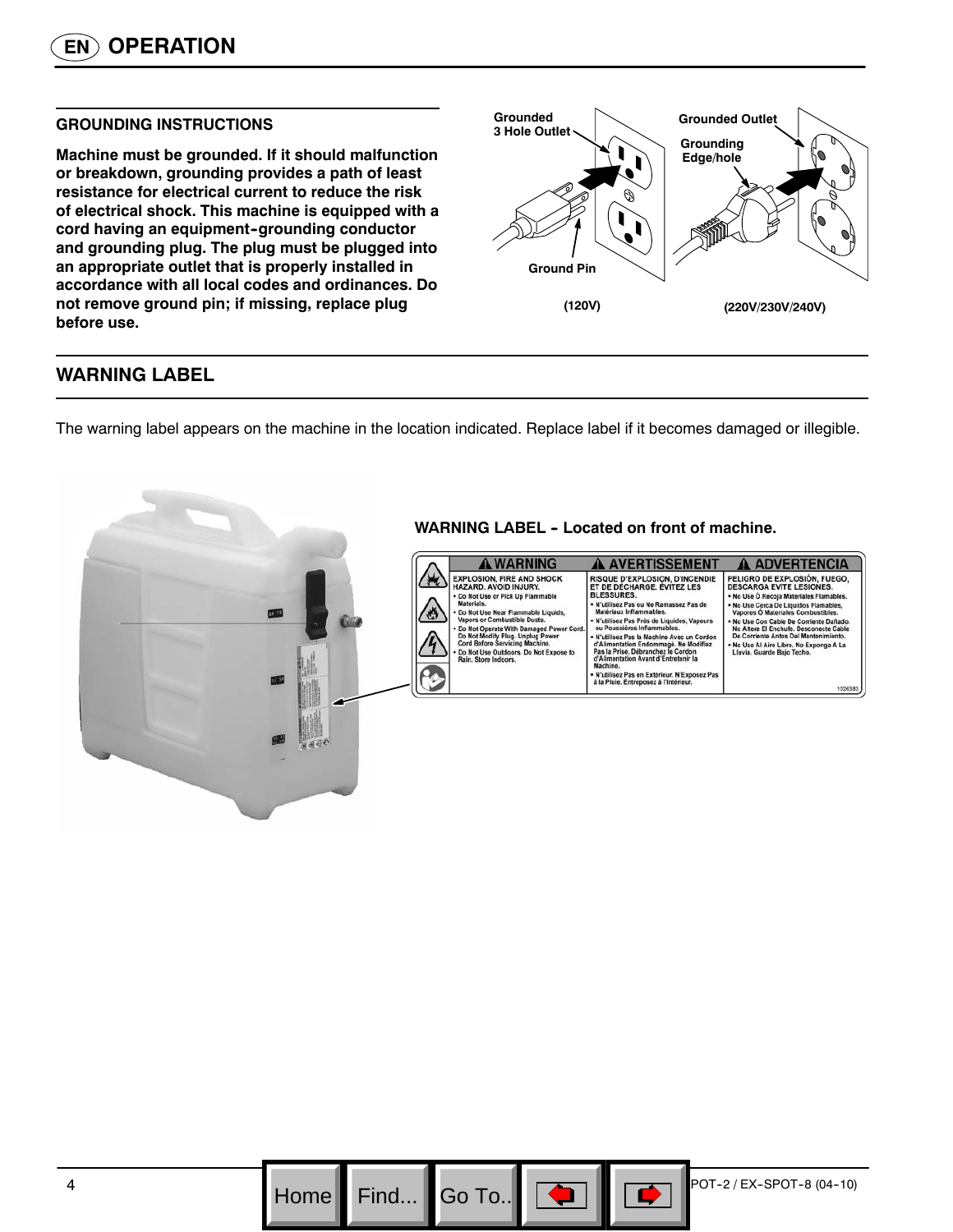## **MACHINE SETUP**

1. Unfasten two latches which hold recovery tank to solution tank. Lift recovery tank off solution tank (Figure 1).



**FIG. 1**

2. Pour up to 7.5 liters (2 gals) of hot water into solution tank. Water temperature must not exceed 60°C (140°F). If you are only cleaning a small spot, pour in less water. The label on solution tank shows water level (Figure 2).

**WARNING: Do Not Use Flammable Liquids Or Operate Machine In Or Near Flammable Liquids, Vapors Or Combustible Dusts.**

**This machine is not equipped with an explosion proof motor. The electric motor will spark upon start up and during operation which could cause a flash fire or explosion if machine is used in an area where flammable vapors/liquids or combustible dusts are present.**



**FIG. 2**

3*.* If desired, add liquid cleaning solution to clean water. See proper dilution as instructed on the cleaning solution bottle.

#### **FOR SAFETY: When using machine, follow mixing and handling instructions on chemical containers.**

**ATTENTION: Do not mix powdered chemicals in solution tank. Mix powdered chemicals thoroughly in a bucket before pouring into machine. Powders are unlikely to dissolve completely and can clog solution pump system.**

- 4. Replace the recovery tank onto the solution tank and fasten the two latches.
- 5. Plug power cord into a grounded power outlet (Figure 3).

**WARNING: Do Not Operate With Damaged Power Cord. Do Not Modify Plug. Unplug Power Cord Before Servicing Machine**

**If the supply cord is damaged or broken, it must be replaced by the manufacturer or it's service agent or a similarly qualified person in order to avoid a hazard.**



**FIG. 3**

**FOR SAFETY: Do not operate machine unless cord is properly grounded.**

**FOR SAFETY: Do not operate machine with the use of an extension cord.**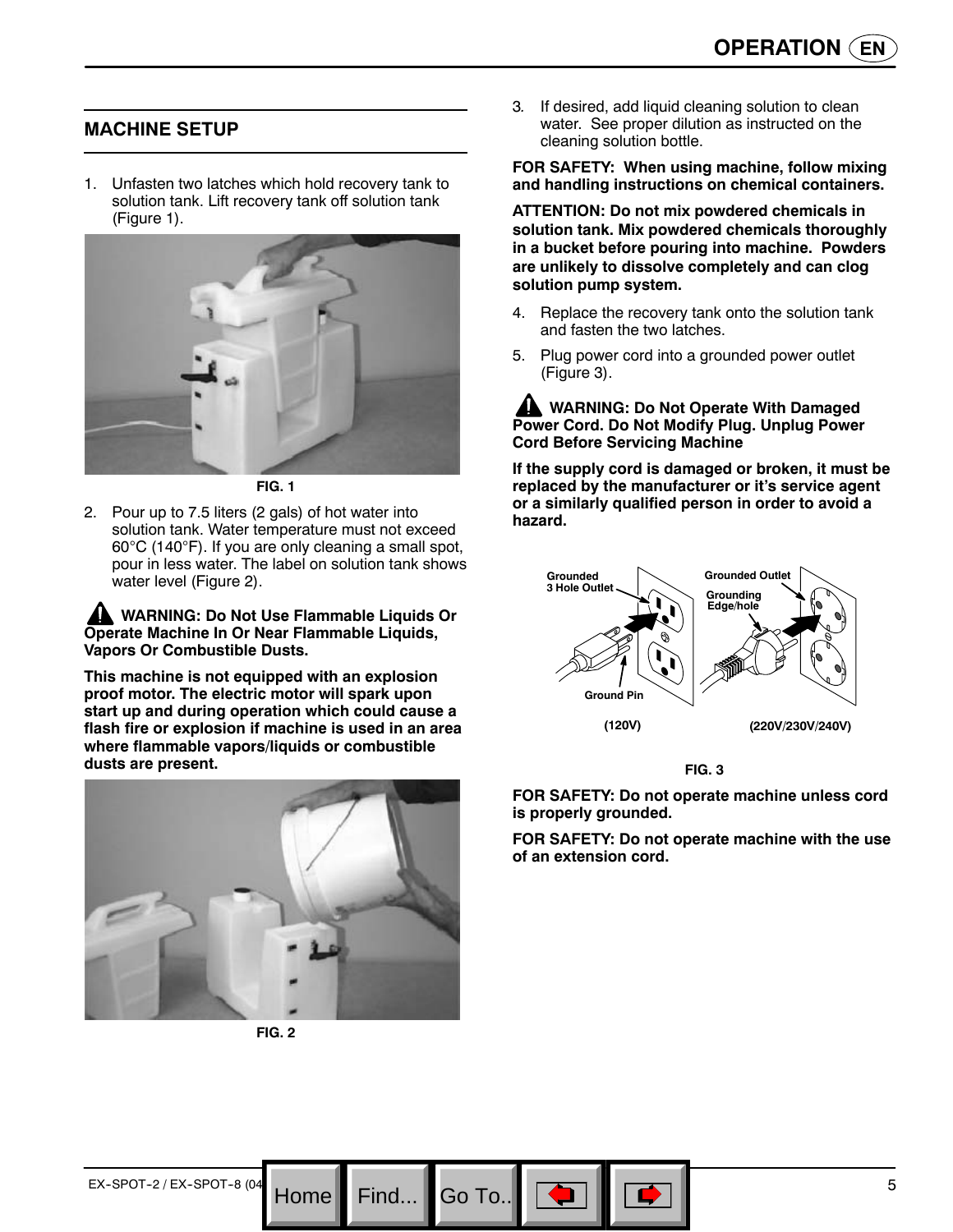6. Connect hand tool hoses to extractor. Be certain that coupler locks into extractor's couplers (Figure 4).



**FIG. 4**

7. Use *Spot Remover Kit* to remove as much of stain or spot as possible. (Kit sold separately #111002).

## **MACHINE OPERATION**

#### **FOR SAFETY: Do not operate machine unless operator manual is read and understood.**

1. Turn machine on, switch is located on back panel of machine.

#### **ATTENTION: If using a cleaning solution, always test upholstery for color fastness in a hidden place.**

2. Place hand tool on spot and squeeze trigger while pulling back on hand tool (Figure 5).



**FIG. 5**

*NOTE: Oversaturating upholstery can lead to prolonged drying time.*

## **AN** WARNING: Do Not Pick Up Flammable **Materials Or Reactive Metals.**

3. Check recovery level periodically. When recovery tank reaches level as shown, shut machine off and drain tank (Figure 6).



**FIG. 6**

**ATTENTION: Do not continue to run machine after recovery tank reaches level as shown. This will damage the vacuum motor; not covered by warranty.**

## **DRAINING RECOVERY TANK**

1. Turn machine off and unplug power cord.

#### **FOR SAFETY: Before leaving or servicing machine, turn off machine and unplug cord from wall outlet.**

2. Disconnect vacuum hose from recovery tank. Unfasten latches and lift recovery tank off solution tank. Drain recovery tank completely and flush it several times with clean water to remove all dirt left in tank. This will prevent odor buildup (Figure 7).



**FIG. 7**

3. Tip solution tank upside down over a sink to drain any unused cleaning solution. If you used a chemical in solution tank, flush tank with clean water to remove excess suds. This will prevent chemical buildup.

Go To.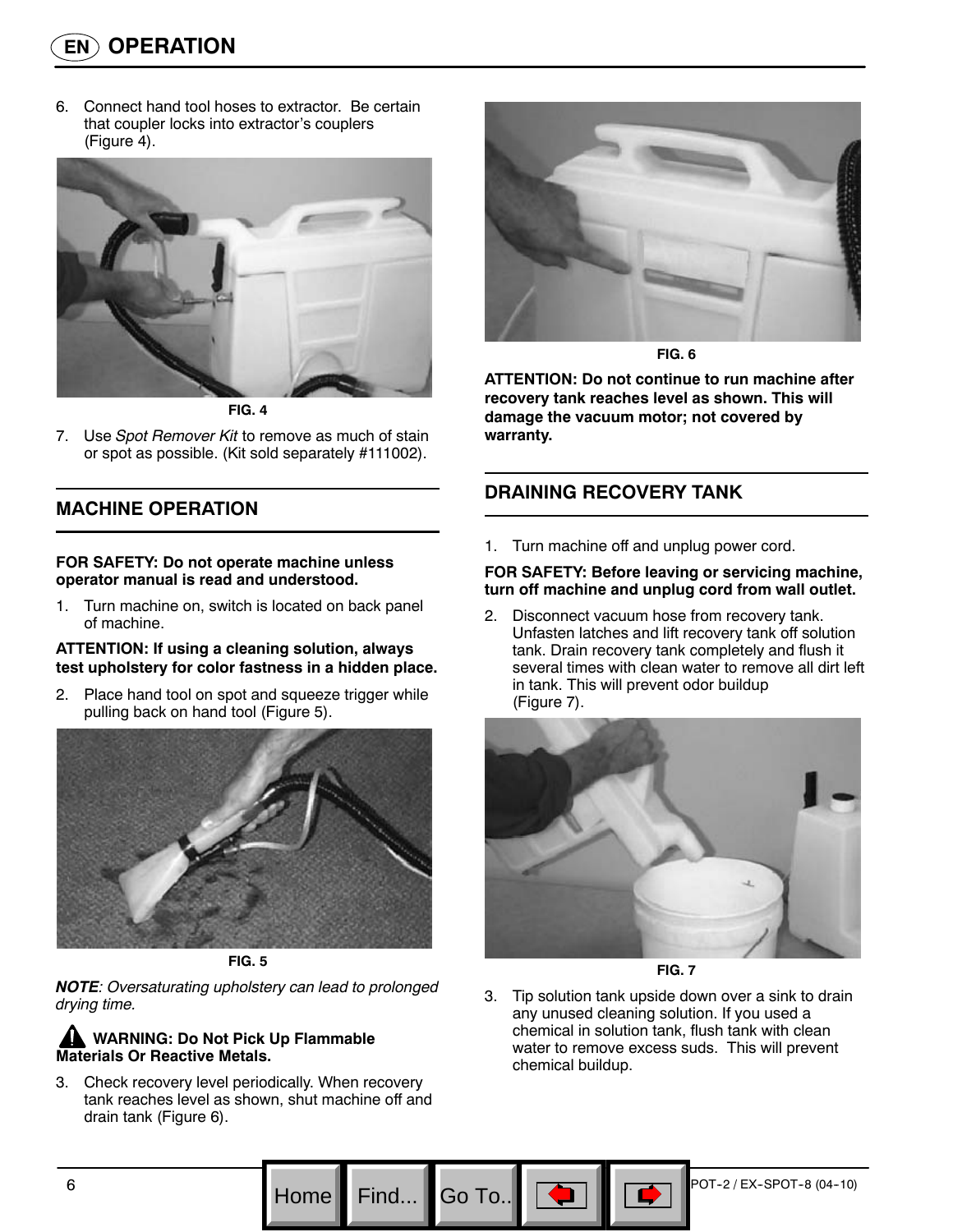## **MACHINE MAINTENANCE**

To keep machine in good working condition, simply follow machine's recommended maintenance procedures.

#### **WARNING: Unplug Power Cord Before Servicing Machine.**

**FOR SAFETY: All repairs must be performed by a qualified service person.**

#### **DAILY MAINTENANCE**

- 1. Clean machine with a nonabrasive, nonsolvent cleaner.
- 2. Rinse out tanks thoroughly.
- 3. Remove and clean vacuum filter.
- 4. Inspect cord and cord grip for damage. Replace immediately if damaged. Coil cord neatly after each use.
- 5. Inspect vacuum hose for holes and loose cuffs.

#### **MONTHLY MAINTENANCE**

Flush pump system with acetic acid solution to dissolve normal alkaline chemical buildup.

#### **FOR SAFETY: When using machine, follow mixing and handling instructions on chemical containers.**

- a. Mix .5L (16 oz) of acetic acid solution in solution tank with 7.5L (2 gal) of hot water, 60° C (140° F) maximum.
- b. Turn on machine.
- c. Connect hand tool and press trigger on tool until acetic acid solution begins to spray through tips. Spray solution into a bucket.
- d. Allow solution to remain in system for up to 6 hours in above freezing temperatures.
- e. Later, spray out solution into a bucket. Then run two gallons of clean water through system to flush out impurities.

Go To..

#### **EVERY 250 HOURS OF OPERATION**

Check vacuum motor for carbon brush wear. Replace brushes if worn to a length of 10mm (0.38 in) or less.

Contact an Authorized Service Center for motor maintenance.

## **STORING MACHINE**

- 1. Before storing machine, be certain to flush tanks and drain machine of all water.
- 2. Store machine in a dry area in the upright position.

**WARNING: Do Not Use Outdoors. Do Not Expose To Rain. Store Indoors.**

#### **STORING MACHINE IN FREEZING TEMPERATURES**

Be sure that machine, pump and spraying system are completely drained and dry. Pour undiluted antifreeze into solution tank and cycle it through plumbing system.

## **RECOMMENDED STOCK ITEMS**

Refer to the Parts List manual for recommended stock items. Stock Items are clearly identified with a bullet preceding the parts description. See example below:

| 26 | 1017380 | (00000000-    | ) . Home, Drain, Assy, 1.5d X 29.5l, Blk, Flx |
|----|---------|---------------|-----------------------------------------------|
| 27 | 1008639 | $(00000000 -$ | e Crain Assy                                  |
| 28 | 1019563 | (00000000-    | ) · Strap, Drain Cap                          |
| 29 | 1008637 | (00000000-    | ) • O Ring, 1.48" Id, 1.76" Od                |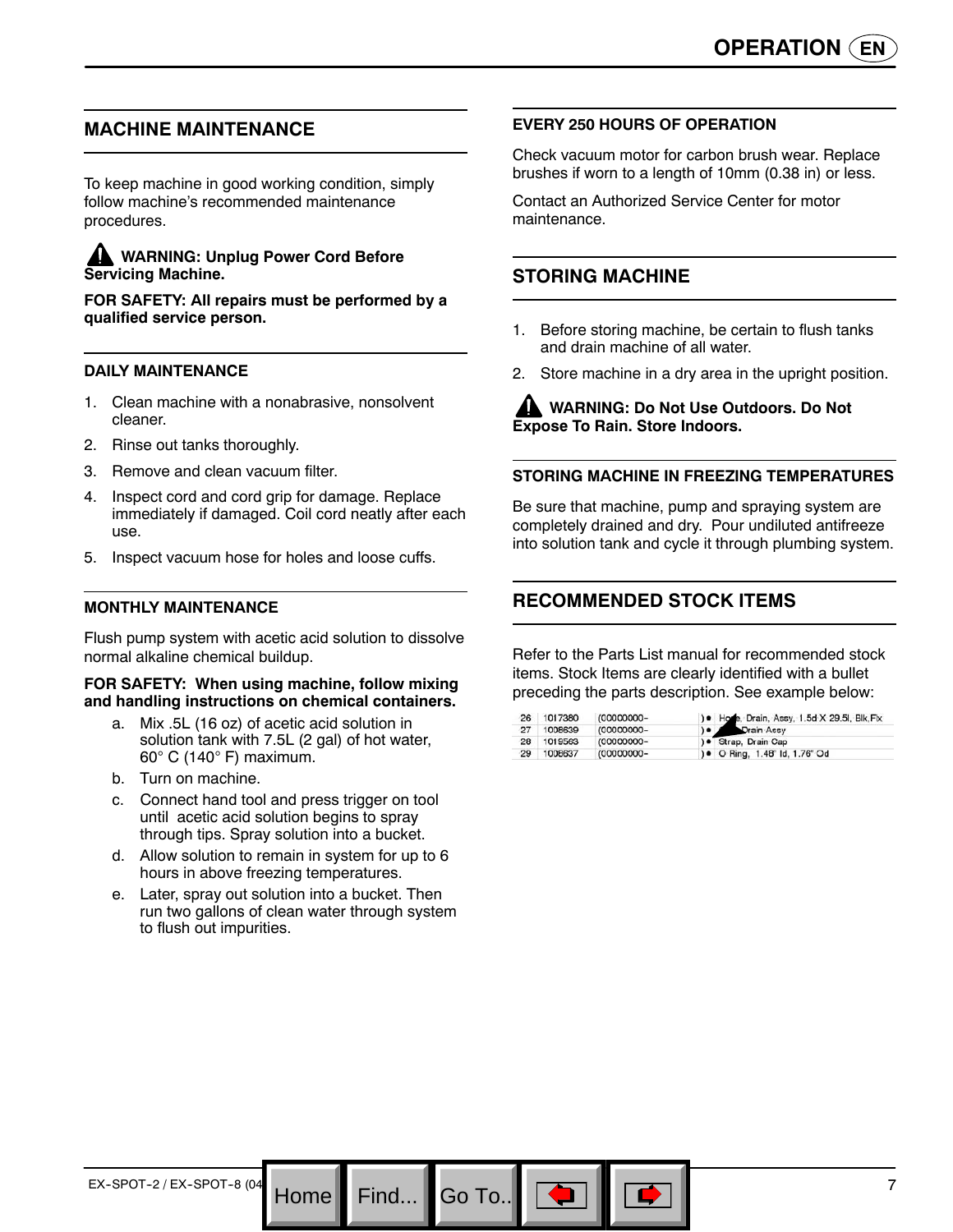## **TROUBLE SHOOTING**

| <b>PROBLEM</b>                  | <b>CAUSE</b>                                                                                       | <b>SOLUTION</b>                                                       |
|---------------------------------|----------------------------------------------------------------------------------------------------|-----------------------------------------------------------------------|
| Vacuum recovery is poor.        | Vacuum hose cuff is not firmly pushed<br>onto recovery tank's fitting.                             | Push vacuum hose cuff all the way<br>onto recovery tank fitting.      |
|                                 | Vacuum filter is clogged.                                                                          | Remove and clean filter.                                              |
|                                 | Recovery tank is not firmly clamped<br>down onto solution tank. Air leaks<br>around vacuum gasket. | Clamp both latches down to form a<br>tight seal between tanks.        |
|                                 | Vacuum gasket is worn or damaged.                                                                  | Replace gasket.                                                       |
| Little or no solution pressure. | Spray tip filter on hand tool is clogged.                                                          | Remove spray tip to get access to<br>filter. Remove and clean filter. |

## **SPECIFICATIONS**

| <b>MODEL</b>                                                  | EX-SPOT-2 / EX-SPOT-8                                                                  |
|---------------------------------------------------------------|----------------------------------------------------------------------------------------|
| <b>LENGTH</b>                                                 | 533 mm (21 in)                                                                         |
| <b>WIDTH</b>                                                  | 197 mm (7.75 in)                                                                       |
| <b>HEIGHT</b>                                                 | 445 mm (17.5 in)                                                                       |
| <b>WEIGHT</b>                                                 | 8.2 Kg (18 lbs)                                                                        |
| SOLUTION TANK CAPACITY                                        | 7.57 L (2 gal)                                                                         |
| RECOVERY TANK CAPACITY                                        | 5.67 L (1.5 gal)                                                                       |
| <b>SOLUTION PUMP</b>                                          | 120 VAC, 2.1 kPa (30 psi), 1.25A, 150W                                                 |
|                                                               | 220 VAC, 2.1 kPa (30 psi), .75A, 165W                                                  |
|                                                               | 230 VAC, 2.1 kPa (30 psi), .75A, 173W                                                  |
|                                                               | 240 VAC, 2.1 kPa (30 psi), .75A, 180W                                                  |
| <b>VACUUM MOTOR</b>                                           | 120 VAC, 1.12 HP, 7A, 840W, 2 stage, 80 cfm                                            |
|                                                               | 220 VAC, 1.12 HP, 3.5A, 770W, 2 stage, 84.5 cfm                                        |
|                                                               | 230 VAC, 1.12 HP, 3.5A, 805W, 2 stage, 84.5 cfm                                        |
|                                                               | 240 VAC, 1.12 HP, 3.5A, 840W, 2 stage, 84.5 cfm                                        |
| <b>SEALED WATER LIFT</b>                                      | 1800 mm (71 in) 120V                                                                   |
|                                                               | 1968 mm (77.5 in ) 220V/230V/240V                                                      |
| <b>TOTAL POWER CONSUMPTION</b>                                | 120VAC, 8.25A, 990 W                                                                   |
|                                                               | 220 VAC, 4.1A, 902 W                                                                   |
|                                                               | 230 VAC, 4.1A, 943 W                                                                   |
|                                                               | 240 VAC, 4.1A, 984 W                                                                   |
| POWER CORD                                                    | 7.6 M (25 ft) 18/3-120V                                                                |
|                                                               | 7.6 M (25 ft) 3X1.0MM 2X8M-220V/230V/240V                                              |
| DECIBEL RATING AT OPERATOR'S EAR,<br><b>INDOORS ON CARPET</b> | $<$ 78 dB(A)                                                                           |
| HAND TOOL INCLUDED                                            | 102 mm (4 in) path, 1Jet, .95 LPM (.25 GPM), 2.4M (8 ft) Vacuum<br>and Solution Hoses. |

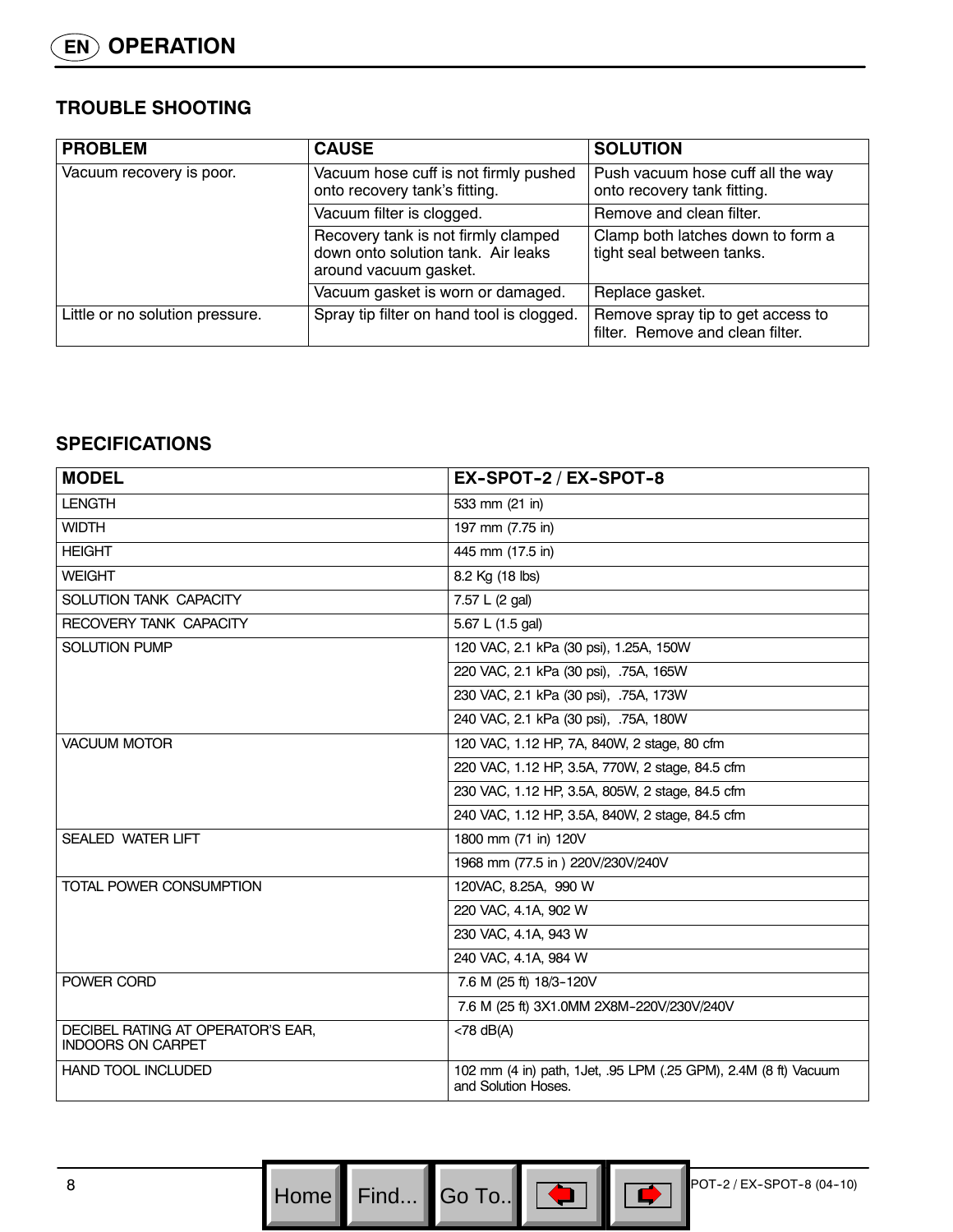Este manual acompaña a los modelos nuevos e incluye las instrucciones necesarias para su utilización y mantenimiento.

#### **Lea todo el manual para familiarizarse con la máquina antes de utilizarla o realizar tareas de mantenimiento.**

Esta máquina ofrece un funcionamiento excelente y puede obtener los mejores resultados con los mínimos costes si:

- Maneja la máquina con un cuidado razonable.
- Revisa la máquina periódicamente, de acuerdo con las instrucciones de mantenimiento adjuntas.
- Las operaciones de mantenimiento de la máquina se realizan con piezas suministradas por el fabricante o equivalentes.

Puede solicitar las piezas a través de internet, por teléfono, por fax o por correo.

**DESEMBALADO DE LA MÁQUINA:** Controle cuidadosamente si la caja presenta signos de deterioro. Si detecta desperfectos, informe inmediatamente al transportista.



#### **PROTECCIÓN DEL MEDIO AMBIENTE**

Deseche el material de embalaje y los componentes usados de la máquina de forma segura para el medio ambiente, de acuerdo con las normativas locales sobre desecho de residuos.

No olvide reciclar.

#### **Tennant Company**

PO Box 1452 Minneapolis, MN 55440 EE.UU. Teléfono: (800) 553-8033 o (763) 513-2850 www.tennantco.com www.nobles.com

Las características técnicas y las piezas están sujetas a modificaciones sin previo aviso.

Copyright © 2010 TENNANT Company. Todos los derechos reservados.

## **DATOS DE LA MÁQUINA**

Rellénela cuando realice la instalación para utilizarla como referencia en el futuro.

Nº modelo:

Nº serie:

Opciones de la máquina:

Vendedor:

Nº de teléfono del vendedor:

Nº de cliente:

Fecha de instalación:

## **ÍNDICE**

| MEDIDAS DE SEGURIDAD $\,\dots\,\dots\,\dots\,\dots\,\dots$<br><b>INSTRUCCIONES DE CONEXION A</b> | 10 |
|--------------------------------------------------------------------------------------------------|----|
|                                                                                                  | 11 |
| <b>ADHESIVOS DE SEGURIDAD </b>                                                                   | 11 |
| PREPARACIÓN DE LA MÁQUINA                                                                        | 12 |
| FUNCIONAMIENTO DE LA MÁQUINA                                                                     | 13 |
| PARA VACIAR EL TANQUE DE                                                                         |    |
| RECUPERACIÓN                                                                                     | 13 |
| MANTENIMIENTO DE MAQUINA                                                                         | 14 |
| MANTENIMIENTO DIARIO                                                                             | 14 |
| MANTENIMIENTO MENSUAL                                                                            | 14 |
| CADA 250 HORAS DE USO                                                                            | 14 |
| PARA ALMACENAR ESTE APARATO:<br>ALMACENAMIENTO DE LA MÁQUINA A<br>TEMPERATURAS MENORES A LA DE   | 14 |
| CONGELACIÓN:                                                                                     | 14 |
| <b>ARTICULOS RECOMENDADOS PARA MANTENER</b>                                                      |    |
| EN EXISTENCIA                                                                                    | 14 |
| LOCALIZACION DE FALLAS                                                                           | 15 |
| ESPECIFICACIONES                                                                                 | 15 |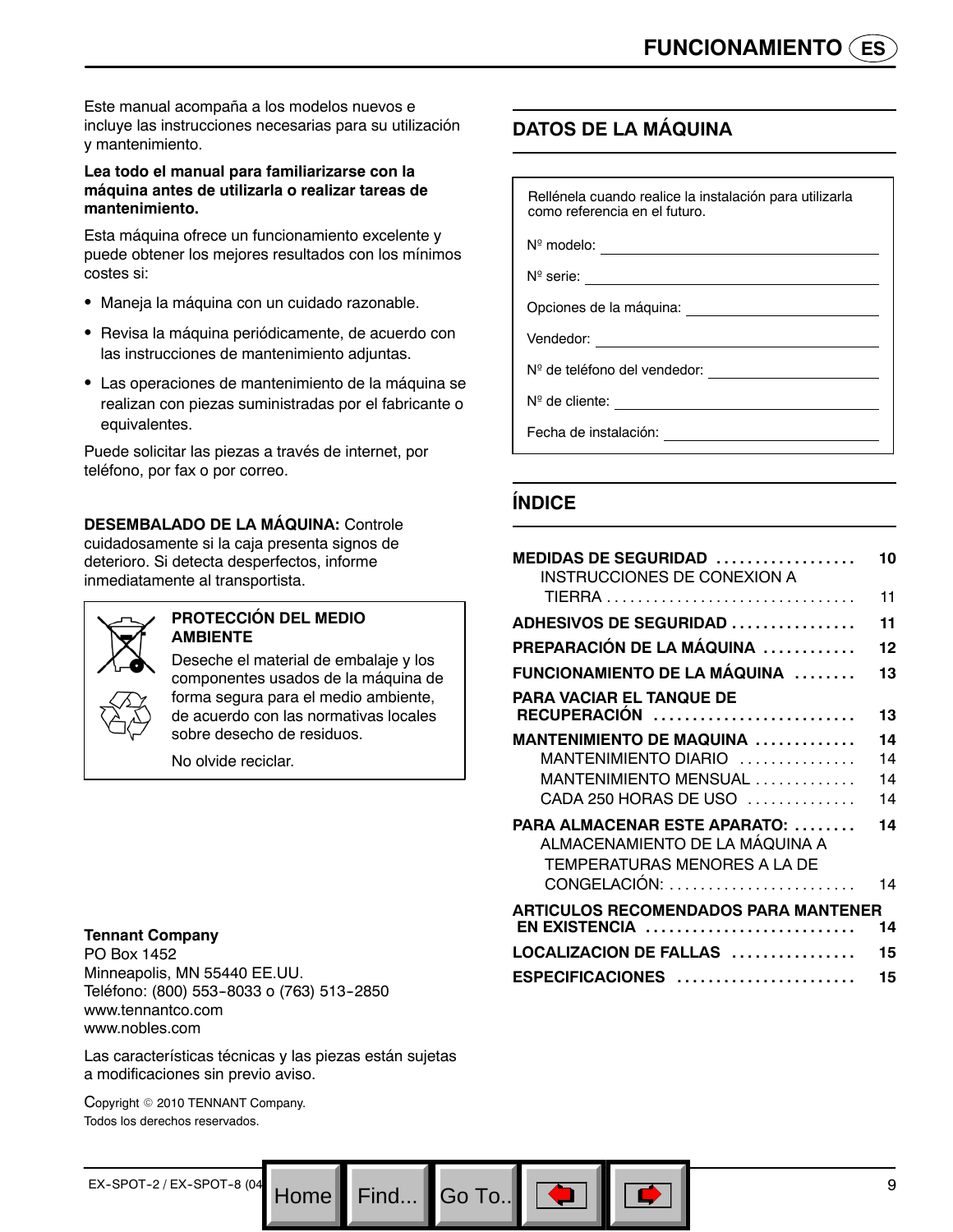## **MEDIDAS DE SEGURIDAD**

**Esta máquina está diseñada para el uso comercial. Se ha diseñado exclusivamente para limpiar alfombras y tapizados en un ambiente interior y no se fabrica para ningún otro uso. Use sólo herramientas de accesorios recomendados y limpiadores de alfombras comercialmente disponibles formulados para la aplicación de la máquina.**

**Todos los operadores deben leer, entender y practicar las precauciones siguientes de seguridad.**

El siguiente símbolo de alerta de advertencia y el encabezamiento de "PARA SEGURIDAD" se usan en este manual como se indica en su descripción:

#### **ADVERTENCIA: Para advertir de riesgos o prácticas inseguras que podrían resultar en lesiones personales graves o la muerte.**

**PARA SEGURIDAD: Para identificar acciones que deben seguirse para el funcionamiento seguro del equipo.**

**El no seguir estas advertencias puede resultar en: lesiones personales, electrocución, choque eléctrico, fuego o explosión.**

**ADVERTENCIA: No use líquidos inflamables ni opere la máquina en o cerca de líquidos y vapores inflamables o polvos combustibles.**

**Esta máquina no está equipada con motores a prueba de explosión. Los motores eléctricos emiten chispas al arrancar y durante el funcionamiento lo que podría causar un fuego explosivo o explosión si la máquina se usa en una área donde están presentes vapores/líquidos inflamables o polvos combustibles.**

**ADVERTENCIA: No aspire materiales inflamables o metales reactivos.**

**ADVERTENCIA: No opere con un cordón eléctrico dañado. No modifique el enchufe. Desenchufe el cordón eléctrico antes de reparar la máquina.**

**Si el cordón del suministro se daña o se rompe, debe ser reemplazado por el fabricante o su agente de servicio o una persona similarmente calificada para evitar un riesgo.**

**ADVERTENCIA: No use al aire libre o en superficies húmedas. No exponga a la lluvia. Almacén bajo techo.**

**La información siguiente señala condiciones potencialmente peligrosas para el operador o el equipo:**

#### **PARA SEGURIDAD:**

- **1. No opere la máquina:**
	- Con líquidos inflamables o cerca de los **vapores inflamables ya que puede ocurrir una explosión o fuego explosivo.**
	- **-- A menos que está capacitado y autorizado.**
	- A menos que se haya leído y entendido el **manual del funcionamiento.**
	- A menos que el cordón se conecte **apropiadamente a tierra.**
	- Con un cordón o enchufe dañados.
	- Si no está en condición de ejecutar una **operación apropiada.**
	- **En áreas al aire libre.**
	- **En agua estancada.**
	- Sin bolsa del polvo en lugar.
- **2. Antes de arrancar la máquina:**
	- Asegúrese que todos los dispositivos de **seguridad están en su lugar y operando apropiadamente.**
- **3. Al usar máquina:**
	- **-- No tire de la máquina por el enchufe o el cordón.**
	- Evite pasar el cable por bordes agudos o **esquinas.**
	- No desenchufe tirando del cordón.
	- $N$ o estire el cordón.
	- **-- No maneje el enchufe con las manos húmedas.**
	- **Mantenga el cordón lejos de las superficies calientes.**
	- **-- Informe inmediatamente acerca de daños o un funcionamiento defectuoso.**
	- Siga las instrucciones de mezcla y manejo **indicados en los recipientes químicos.**
	- **-- Nunca permita que los niños jueguen en o alrededor de la máquina.**
- **4. Antes de salir de o reparar la máquina:**
	- Apague la máquina.

Go To..

Desenchufe cordón del tomacorriente de la **pared.**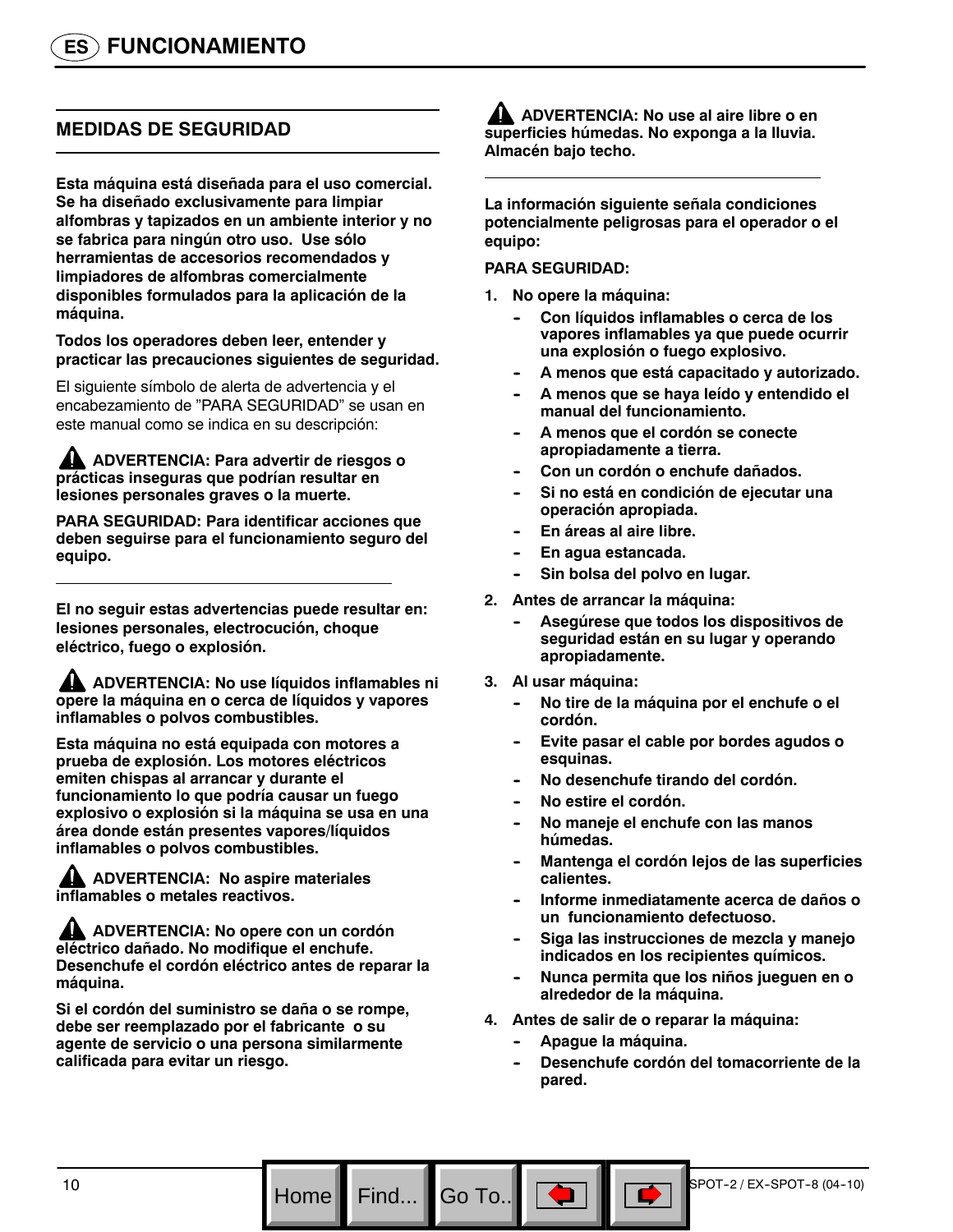- **5. Al prestar servicio a la máquina:**
	- Desenchufe cordón del tomacorriente de la **pared.**
	- Evite las piezas móviles. No use chaquetas, **camisas, o mangas, holgadas.**
	- Use piezas de repuesto provistas o **aprobadas por el fabricante.**
	- **Todas las reparaciones deben ser realizadas por una persona de servicio calificada.**
	- **-- No modifique la máquina de su diseño original.**

#### **INSTRUCCIONES DE CONEXION A TIERRA**

**La máquina debe conectarse a tierra. En caso de mal funcionamiento o desarreglo, la conexión a tierra provee un recorrido de menor resistencia para la corriente eléctrica para reducir el riesgo de choque eléctrico. Esta máquina está equipada con un cordón con un conductor de conexión a tierra del equipo y enchufe de conexión a tierra. El enchufe debe enchufarse en un tomacorrientes apropiado correctamente instalado de acuerdo con todos los códigos y ordenanzas locales. No extraer la clavija de conexión a tierra; si falta, reemplazar el enchufe antes de usar.**



## **ADHESIVOS DE SEGURIDAD**

Los adhesivos de seguridad se encuentran en la posición indicadas a continuación. Sustituya los adhesivos deteriorados o ilegibles.

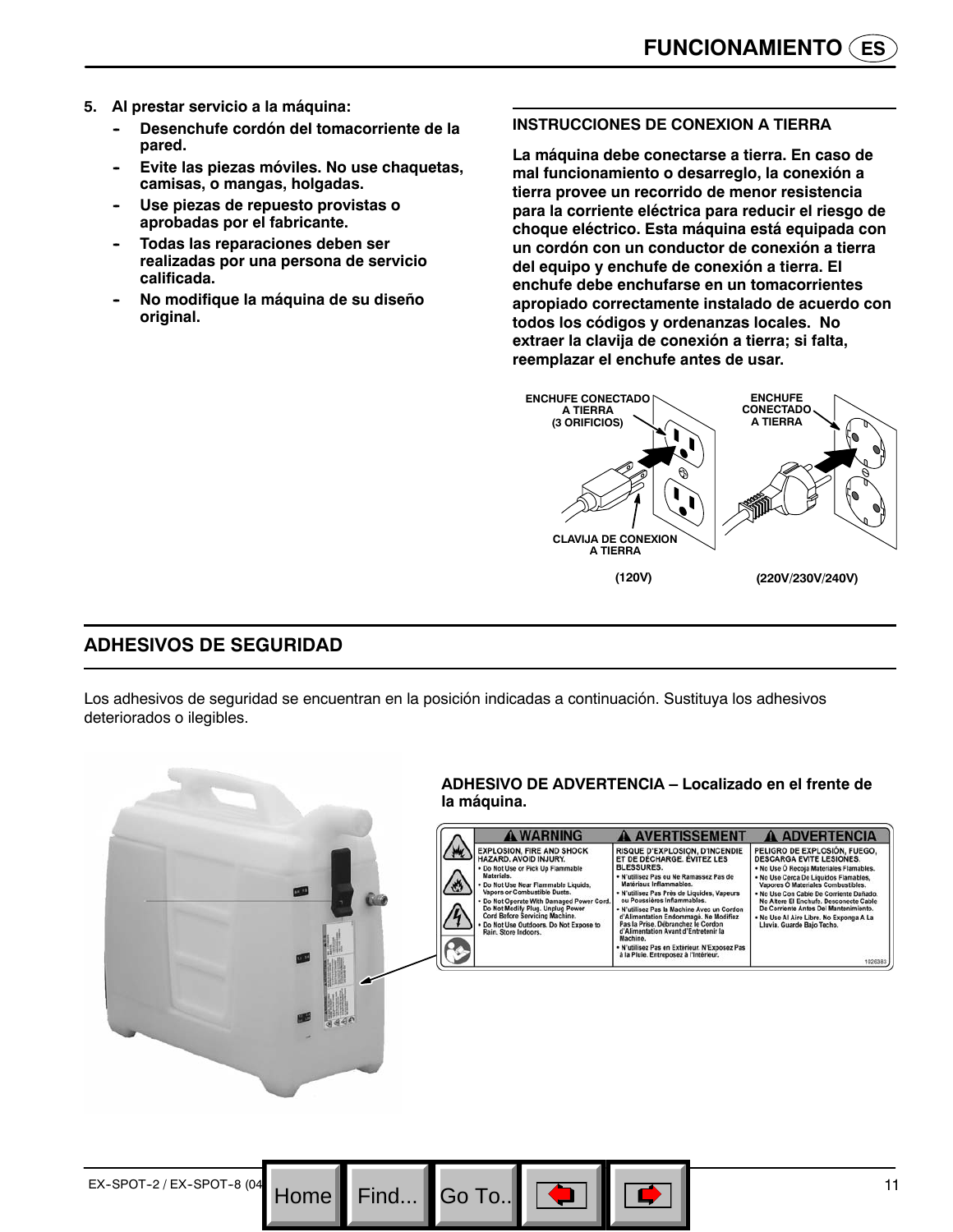## **PREPARACIÓN DE LA MÁQUINA**

1. Desenganche dos pestillos que sostienen el tanque de recuperación en el tanque de agua limpia. Levante el tanque de recuperación separándolo del tanque de agua limpia (Figura 1)*.*



**FIG.1**

2. Agregue 7.5 litros (2 galones) de agua caliente en el tanque de agua limpia. La temperatura del agua no debe exceder 60°C (140°F). Si sólo está limpiando una pequeña mancha, agregue menos agua. La calcomanía en el tanque de agua limpia muestra el nivel del agua (Figura 2).

**ADVERTENCIA: No use líquidos inflamables ni opere la máquina en o cerca de líquidos y vapores inflamables o polvos combustibles.**

**Esta máquina no está equipada con motores a prueba de explosión. Los motores eléctricos emiten chispas al arrancar y durante el funcionamiento lo que podría causar un fuego explosivo o explosión si la máquina se usa en una área donde están presentes vapores/líquidos inflamables o polvos combustibles.**



**FIG. 2**

3. Si lo desea, agregue un limpiador líquido al agua limpia. Agregue la cantidad apropiada según las instrucciones del envase.

**PARA PROTECCION: Al usar la máquina, siga las instrucciones de mezcla y manejo en los recipientes de substancias químicas.**

**ATENCIÓN: No mezcle productos químicos en polvo en el tanque de agua limpia del extractor. Es posible que los polvos no se disuelvan por completo y tapen el sistema de bombeo. Mezcle estos productos en polvo en algún recipiente antes de vaciar la solución en el tanque de agua limpia de la máquina.**

- 4. Coloque una vez más el tanque de recuperación en el tanque de agua limpia y sujete los dos pestillos.
- 5. Conecte el cable de corriente a un tomacorriente con conexión a tierra (Figura 3).

**ADVERTENCIA: No opere con un cordón eléctrico dañado. No modifique el enchufe. Desenchufe el cordón eléctrico antes de reparar la máquina.**

**Si el cordón del suministro se daña o se rompe, debe ser reemplazado por el fabricante o su agente de servicio o una persona similarmente calificada para evitar un riesgo.**



**PARA SU SEGURIDAD: No opere la máquina a menos que el cordón esté bien conectado a tierra.**

#### **PARA SU SEGURIDAD: No utilice la máquina con un cable eléctrico alargador.**

6. Conecte las mangueras para accesorios de mano en el extractor. Asegúrese de que el acoplador de la manguera quede fijo en el acoplador del extractor (Figura 4).



Go To.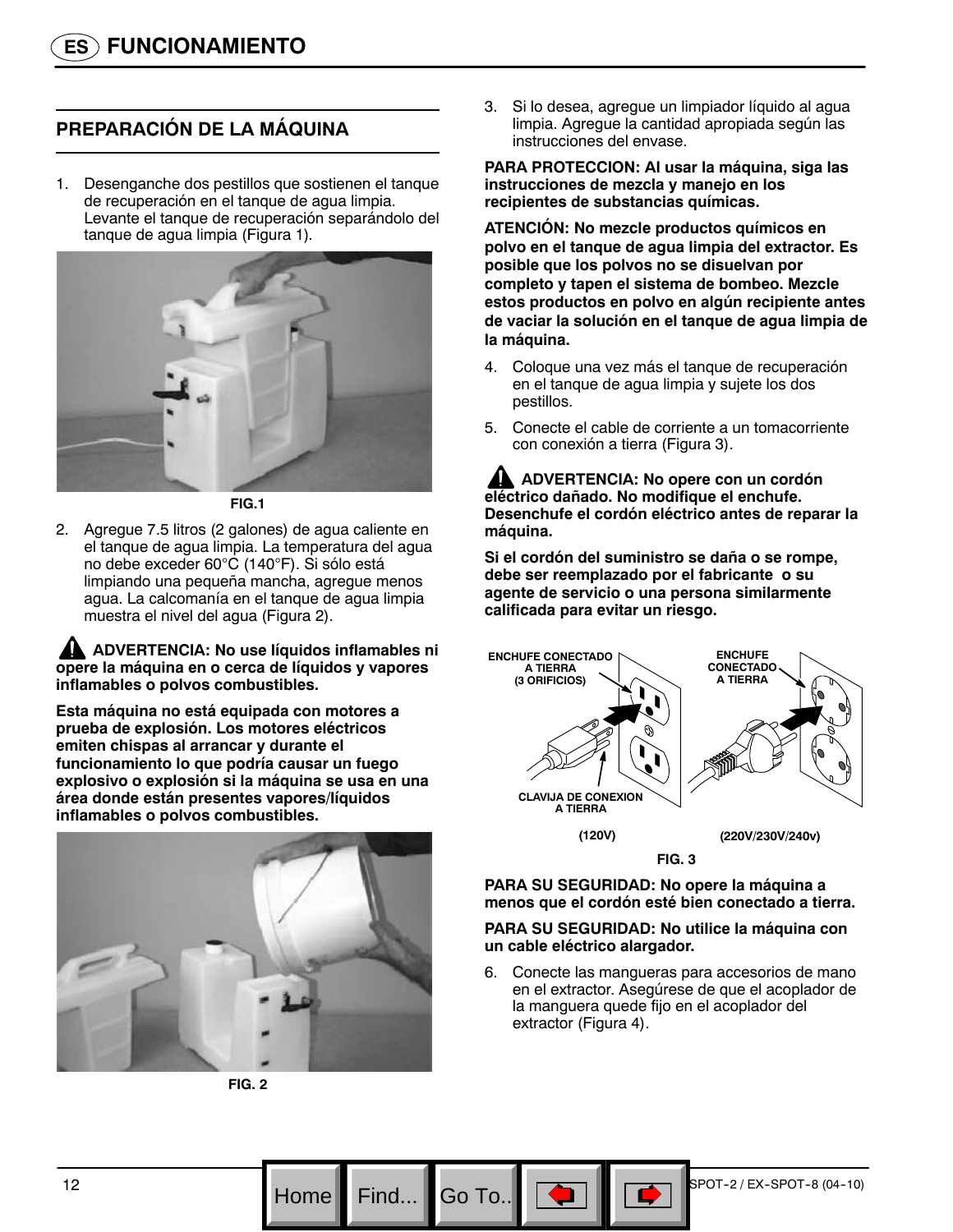

**FIG. 4**

7. Use el *Juego quitamanchas* para eliminar la mayor parte de las manchas. (El juego #111002 se vende por separado).

## **FUNCIONAMIENTO DE LA MÁQUINA**

#### **PARA PROTECCION: No opere la máquina a menos que haya leído y entendido el manual del operador.**

1. Coloque el interruptor de encendido, que está en la parte posterior del extractor, en la posición de encendido (ON).

#### **ATENCIÓN: Si usa un limpiador químico, siempre revise, en algún lugar no visible, si los colores de la tapicería son firmes.**

2. Coloque el accesorio de mano sobre la mancha y oprima el disparador al mismo tiempo que tira hacia atrás del accesorio de mano (Figura 5).



**FIG. 5**

Home

*NOTA: No sobresature la tapicería porque tomará demasiado tiempo en secarse.*

**A** ADVERTENCIA: No aspire materiales **inflamables o metales reactivos.**

3. Revise periódicamente el nivel del tanque de recuperación. Cuando el tanque de la recuperación alcanze el nivel de llenura según lo mostrado, apague la máquina y desagüe el tanque (Figura 6).



**FIG. 6**

**ATENCIÓN: No continúe usando el extractor después de que el líquido llegue al nivel de lleno (FULL LINE), ya que se dañaría el motor; esta situación no está cubierta por la garantía.**

## **PARA VACIAR EL TANQUE DE RECUPERACIÓN**

1. Coloque el interruptor de encendido en la posición de apagado (OFF).

#### **PARA PROTECCION: Apague la máquina y desenchufe el cordón del tomacorrientes de la pared, antes de dejar o prestar servicio a la máquina.**

2. Desconecte la manguera de aspiración del tanque de recuperación. Abra los pestillos y levante el tanque de recuperación separándolo del tanque de agua limpia. Vacíe por completo el tanque de recuperación y enjuáguelo varias veces con agua limpia para eliminar toda la suciedad que haya quedado en él. Así se evitan los malos olores (Figura 7).



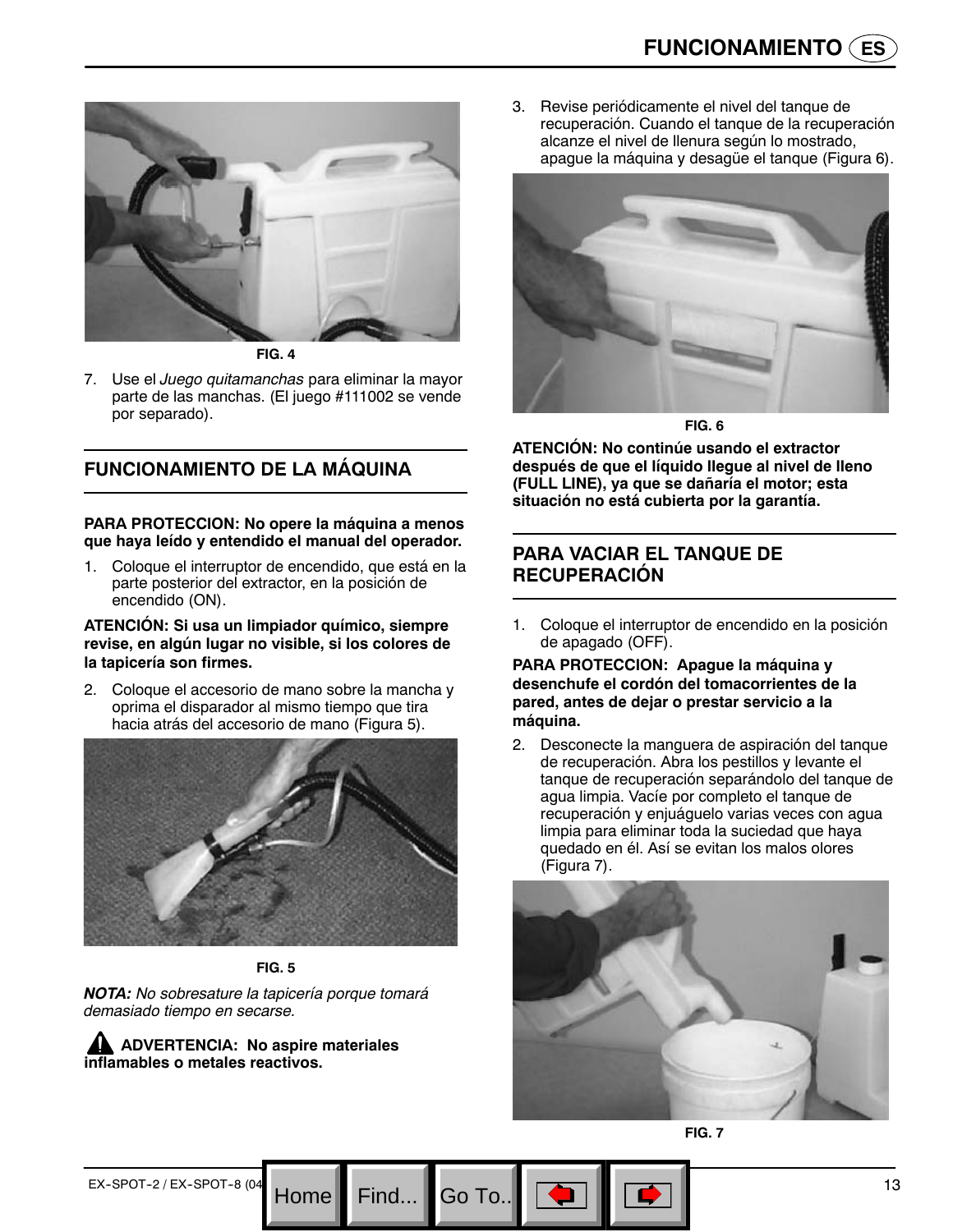3. Voltee hacia abajo el tanque de agua limpia sobre un lavabo para vaciar la solución de limpieza que no haya usado. Si usó un producto quí mico en el tanque de agua limpia, enjuague el tanque con agua limpia para eliminar la espuma. Así se evita que se acumulen residuos quí micos en el tanque.

## **MANTENIMIENTO DE MAQUINA**

Para mantener este aparato en buenas condiciones de trabajo, simplemente siga los procedimientos de mantenimiento.

**ADVERTENCIA: Desconecte el cable eléctrico antes de revisar la máquina.**

**PARA SU SEGURIDAD: Todas las reparaciones deben ser realizadas por una persona de servicio calificada.**

#### **MANTENIMIENTO DIARIO**

- 1. Limpie la máquina con un limpiador no abrasivo, no solvente.
- 2. Enjuague completamente los tanques.
- 3. Quite y limpie el filtro de aspiración.
- 4. Inspeccione el cordón y la empuñadura del cordón por daños. Si está dañado reemplace inmediatamente. Enrolle el cable después de cada uso.
- 5. Revise si la manguera de aspiración tiene orificios o puños sueltos.

#### **MANTENIMIENTO MENSUAL**

1. Enjuague el sistema de bombeo con una solución de ácido acético, para disolver la acumulación normal alcalina de los productos químicos.

#### **PARA PROTECCION: Al usar la máquina, siga las instrucciones de mezcla y manejo en los recipientes de substancias químicas.**

- a. Mezcle 0.5 L (16 oz) de una solución de ácido acético en el tanque de agua limpia con 7.5 litros (2 galones) de agua caliente (60°C,140°F, como máximo).
- b. Coloque el interruptor en la posición de encendido.
- c. Conecte el accesorio de mano y oprima el disparador hasta que la solución de ácido acético comience a salir por la punta rociadora. Rocíe la solución dentro de algún recipiente.
- d. Deje que la solución permanezca en el sistema hasta 6 horas a una temperatura superior a la temperatura de congelación.
- e. Más tarde, rocíe la solución en el recipiente. Luego deje correr 7.5 litros (2 galones) de agua limpia a través del sistema para eliminar todas las impurezas.

#### **CADA 250 HORAS DE USO**

Inspeccione el motor de aspiración por desgaste de las escobillas de carbón. Reemplace las escobillas si se han gastado a un largo de 10mm (0.38 pul.) o menos.

Las reparaciones del motor deberán ser realizadas por personal autorizado.

## **PARA ALMACENAR ESTE APARATO:**

- 1. Antes de almancenar la máquina, asegúrese de vaciar y enjuagar el tanque de recuperación.
- 2. No permita que la máquina llegue a congelarse.

**ADVERTENCIA: No use al aire libre o en superficies húmedas. No exponga a la lluvia. Almacén bajo techo.**

#### **ALMACENAMIENTO DE LA MÁQUINA A TEMPERATURAS MENORES A LA DE CONGELACIÓN:**

Asegúrese de que el aparato, la bomba y el sistema de rocío estén completamente vacíos y secos. Vacíe anticongelante sin diluir en el tanque de agua limpia y déjelo circular a través del sistema.

## **ARTICULOS RECOMENDADOS PARA MANTENER EN EXISTENCIA**

Consulte el manual de repuestos para saber qué repuestos conviene tener en stock. Los repuestos que debe tener en almacén se identifican fácilmente por la marca que precede a la descripción de las piezas. Consulte el siguiente ejemplo:

|    | 26 1017380 | (00000000- | ) . Hone, Drain, Assy, 1.5d X 29.5l, Blk, Flx |
|----|------------|------------|-----------------------------------------------|
| 27 | 1008639    | (00000000- | ) • Drain Assy                                |
|    | 28 1019563 | (00000000- | ) · Strap, Drain Cap                          |
| 29 | 1008637    | (00000000- | ) • O Ring, 1.48" ld, 1.76" Od                |

Go To..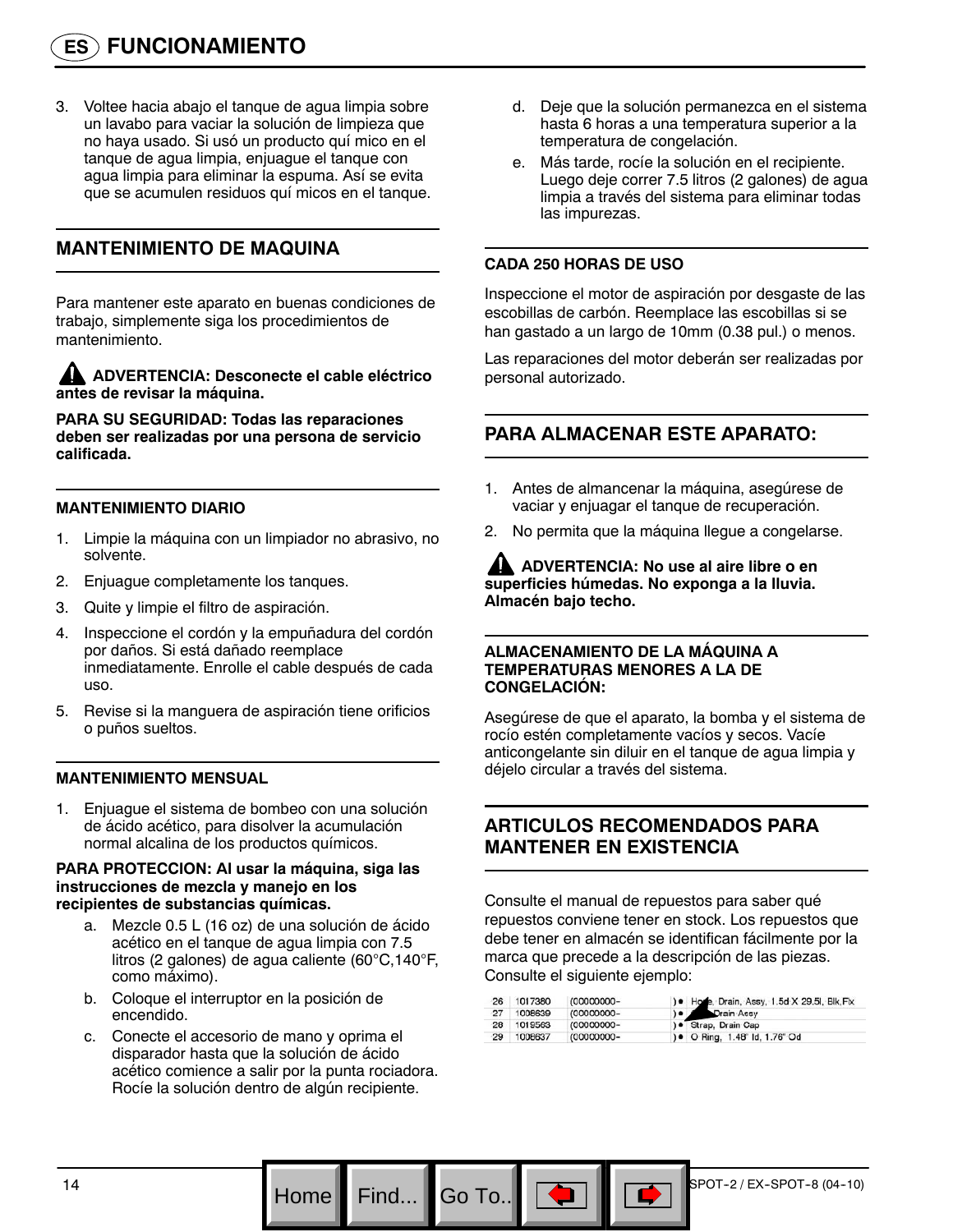## **LOCALIZACION DE FALLAS**

| <b>PROBLEMA</b>                                                                        | <b>CAUSA</b>                                                                                                                        | <b>SOLUCIÓN</b>                                                                                              |
|----------------------------------------------------------------------------------------|-------------------------------------------------------------------------------------------------------------------------------------|--------------------------------------------------------------------------------------------------------------|
| Hay poca aspiración.                                                                   | El puño de la manguera de aspiración<br>no está introducido con firmeza dentro<br>del adaptador del tanque de<br>recuperación.      | Empuje el puo de la manguera de<br>aspiración totalmente dentro del<br>adaptador del tanque de recuperación. |
|                                                                                        | El filtro de aspiración está tapado.                                                                                                | Saque y limpie el filtro.                                                                                    |
|                                                                                        | El tanque de recuperación no está<br>sujeto con firmeza en el tanque de la<br>solución. Hay fugas de aire alrededor<br>del empaque. | Sujete ambos pestillos hacia abajo<br>para formar un sello firme entre los<br>dos tanques.                   |
|                                                                                        | El empaque está desgastado o<br>dañado.                                                                                             | Cambie el empaque.                                                                                           |
| La línea del agua limpia o de la<br>solución tiene baja presión o no<br>tiene presión. | El filtro de la punta rociadora está<br>tapado.                                                                                     | Desmonte la punta rociadora para<br>tener acceso al filtro. Saque y limpie el<br>filtro.                     |

## **ESPECIFICACIONES**

| <b>MODELO</b>                                                                | EX-SPOT-2 / EX-SPOT-8                                                                              |
|------------------------------------------------------------------------------|----------------------------------------------------------------------------------------------------|
| <b>LARGO</b>                                                                 | 533 mm (21 in)                                                                                     |
| <b>ANCHO</b>                                                                 | 197 mm (7.75 in)                                                                                   |
| <b>ALTO</b>                                                                  | 445 mm (17.5 in)                                                                                   |
| <b>PESO</b>                                                                  | 8.2 Kg (18 lbs)                                                                                    |
| CAPACIDAD DEL TANQUE DE SOLUCION                                             | 7.57 L (2 gal)                                                                                     |
| CAPACIDAD DEL TANQUE DE RECUPERACION                                         | 5.67 L (1.5 gal)                                                                                   |
| <b>BOMBA DE SOLUCION</b>                                                     | 120VAC, 207 kPa (30 psi), 1.25A, 150W                                                              |
|                                                                              | 220 VAC, 2.1 kPa (30 psi), .75A, 165W                                                              |
|                                                                              | 230 VAC, 2.1 kPa (30 psi), .75A, 173W                                                              |
|                                                                              | 240 VAC, 2.1 kPa (30 psi), .75A, 180W                                                              |
| <b>MOTOR DE ASPIRACION</b>                                                   | 120VAC, 1.12 HP, 7A, 840W, 2 stage, 80 cfm                                                         |
|                                                                              | 220/230/240 VAC, 1.12 HP, 3.5A, 805W, 2 stage, 84.5 cfm                                            |
| ELEVADOR SELLADO DE AGUA                                                     | 1803 mm (71 in) 120V                                                                               |
|                                                                              | 1968 mm (77.5 in) 220V/230V/240V                                                                   |
| CONSUMO TOTAL DE ENERGIA                                                     | 120VAC, 8.25A, 990 W                                                                               |
|                                                                              | 220 VAC, 4.1A, 902 W                                                                               |
|                                                                              | 230 VAC, 4.1A, 943 W                                                                               |
|                                                                              | 240 VAC, 4.1A, 984 W                                                                               |
| CORDON ELECTRICO                                                             | 7.6 M (25 ft) 18/3-120V                                                                            |
|                                                                              | 7.6 M (25 ft) 3X1.0MM 2X8M-220V/230V/240V                                                          |
| CANTIDAD DE DECIBELES EN EL OIDO DEL<br>OPERADOR, INTERIOR SOBRE LA ALFOMBRA | $<$ 78 dB(A)                                                                                       |
| HERRAMIENTA DE LA MANO INCLUIDO                                              | 102 mm (4 in) path, 1 jet, .95 LPM (.25 GPM), 2.4M (8 ft) Mangueras<br>del vacío y de la solución. |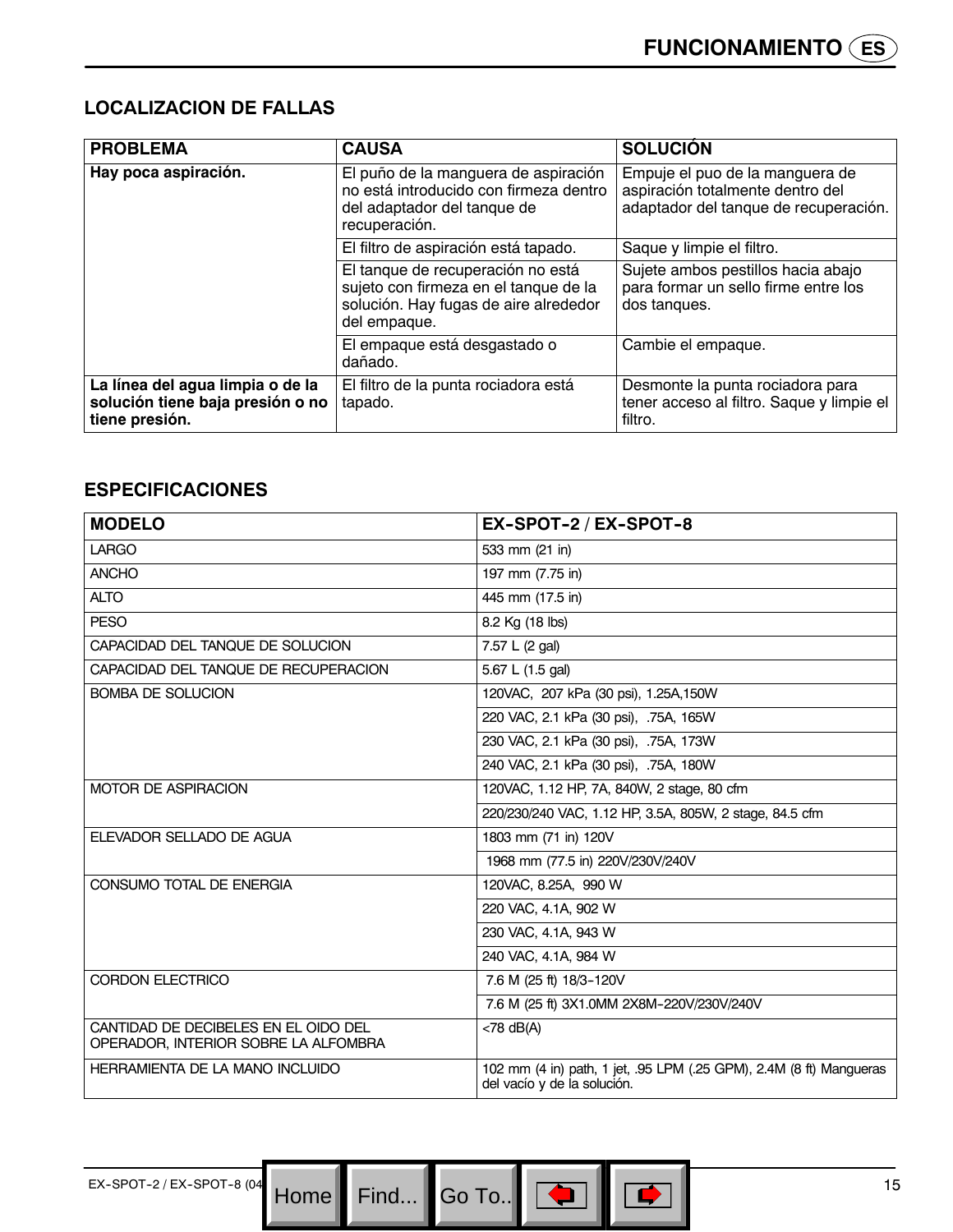## **FR FONCTIONNEMENT**

Ce manuel accompagne chaque nouveau modèle. Il contient les instructions de fonctionnement et d'entretien nécessaires.

#### **Lisez complètement ce manuel et familiarisez--vous avec la machine avant de l'utiliser ou de l'entretenir.**

Cette machine vous fournira d'excellents services. Toutefois, vous obtiendrez les meilleurs résultats pour un prix de revient minimum si:

- La machine est manipulée avec un certain soin.
- La machine fait l'objet d'un entretien régulier conformément aux instructions d'entretien de ce manuel.
- L'entretien de la machine est effectué avec des pièces fournies par le fabricant ou des pièces équivalentes.

Les pièces et fournitures peuvent être commandées en ligne, par téléphone, fax, ou par courrier.

## **DÉBALLAGE DE LA MACHINE:** Vérifiez

soigneusement si le carton ne présente pas de dommages. Signalez immédiatement tout dommage au transporteur.



#### **PROTECTION DE L'ENVIRONNEMENT**

Veuillez éliminer les matériaux d'emballage et les composants usagés de l'appareil de manière à protéger l'environnement, conformément aux règlements locaux concernant l'élimination des déchets.

N'oubliez pas de toujours recycler.

## **DONNÉES DE LA MACHINE**

A remplir au moment de l'installation à titre de référence.  $N^{\circ}$  du modèle  $-$ Nº de série -Options de la machine -Agent commercial -N<sup>o</sup> de tél. de l'agent commercial -Numéro de client -Date d'installation --

## **TABLE DES MATIÈRES**

Go To.. $\blacksquare$ 

| <b>MESURES DE SÉCURITÉ</b><br>INSTRUCTIONS DE MISE À LA TERRE                                   | 17<br>18 |
|-------------------------------------------------------------------------------------------------|----------|
| ÉTIQUETTE DE MISE EN GARDE                                                                      | 18       |
| MISE EN SERVICE DE LA MACHINE                                                                   | 19       |
| FONCTIONNEMENT DE L'APPAREIL                                                                    | 20       |
| <b>VIDANGE DU RÉSERVOIR DE</b><br><b>RÉCUPÉRATION </b>                                          | 20       |
| ENTRETIEN DE LA MACHINE                                                                         | 21       |
| $ENTRETIEN QUOTIDIEN$                                                                           | 21       |
| ENTRETIEN MENSUEL                                                                               | 21       |
| TOUTES LES 250 HEURES DE SERVICE                                                                | 22       |
| ENTREPOSAGE DE LA MACHINE<br>ENTREPOSAGE DE LA MACHINE À DES<br>TEMPÉRATURES INFÉRIEURES À ZÉRO | 22       |
| DEGRÉ                                                                                           | 22       |
| <b>ARTICLES DE STOCK RECOMMANDÉS</b>                                                            | 22       |
| DÉPISTAGE DES PANNES                                                                            | 23       |
| DONNÉES TECHNIQUES                                                                              | 23       |

**Tennant Company** PO Box 1452 Minneapolis, MN 55440 USA Phone: (800) 553-8033 or (763) 513-2850

www.tennantco.com www.nobles.com

Les spécifications et pièces sont susceptibles de modification sans préavis.

Copyright © 2010 TENNANT Company. Tous droits réservés.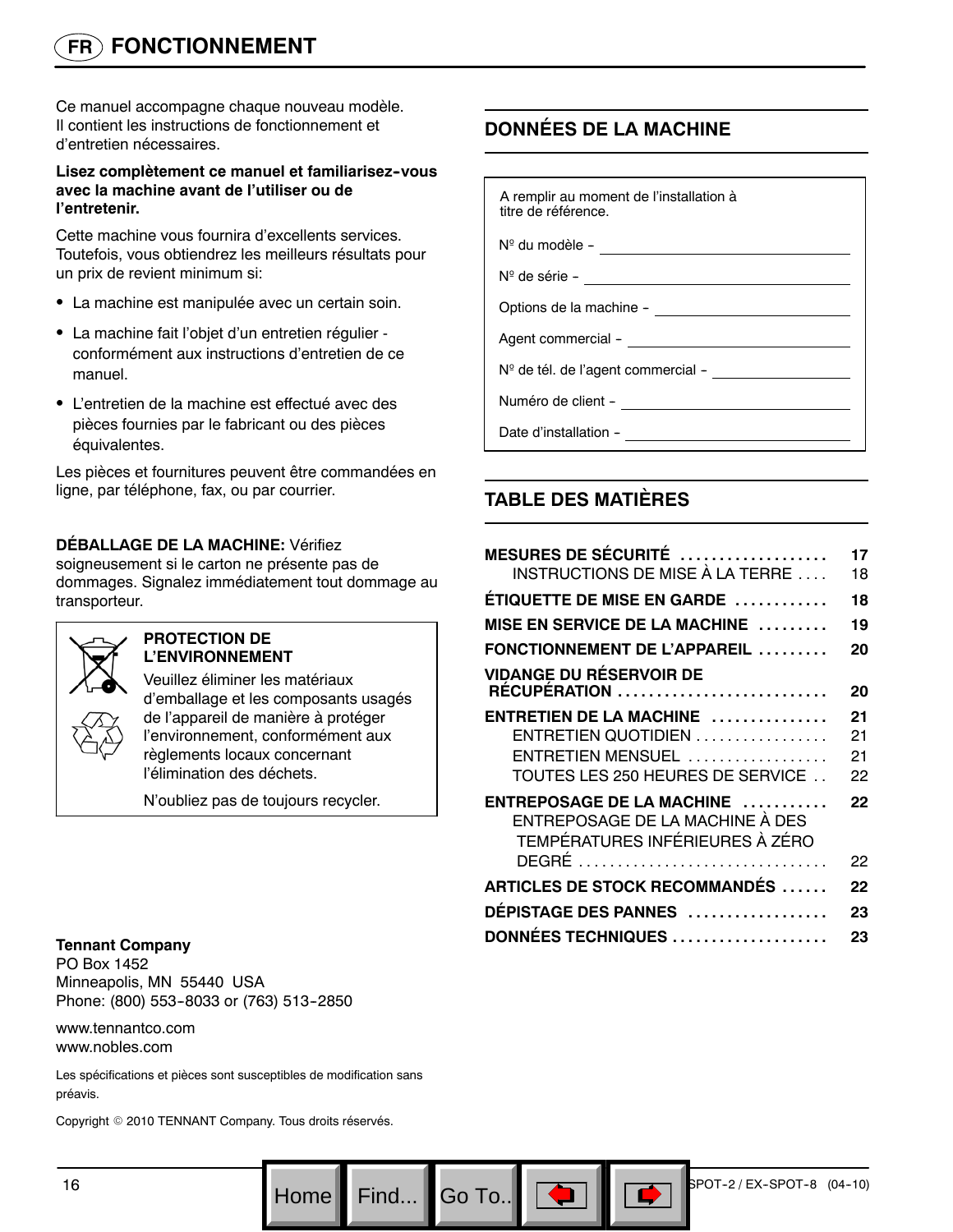## **MESURES DE SÉCURITÉ**

**Cette machine est conçue pour un usage commercial. Elle est destinée au nettoyage des moquettes et tissus d'ameublement dans un environnement intérieur et ne convient pas à un quelconque autre usage. Utilisez uniquement des accessoires et des produits nettoyants pour moquettes disponibles dans le commerce, prévus pour l'utilisation de la machine.**

**Tous les opérateurs sont tenus de lire et comprendre les consignes de sécurité suivantes et de se familiariser avec celles--ci.**

Le symbole de mise en garde suivant et l'en-tête « POUR VOTRE SECURITE » sont utilisés tout au long de ce manuel comme indiqué dans leur description :

**A MISE EN GARDE : identifie la présence de dangers ou les opérations dangereuses susceptibles de blesser grièvement ou de provoquer la mort.**

**POUR VOTRE SECURITÉ : identifie les instructions qui doivent être suivies afin de garantir la sécurité lors de l'utilisation de l'équipement.**

**Le fait d'ignorer ces avertissements peut entraîner : des blessures personnelles, une électrocution, un choc électrique, un incendie ou une explosion.**

**A** MISE EN GARDE : N'utilisez pas de liquides **inflammables ou n'utilisez pas la machine dans ou près de liquides ou vapeurs inflammables ou poussières combustibles.**

**Cette machine n'est pas équipée d'un moteur protégé contre les explosions. Le moteur électrique émet des étincelles au moment du démarrage et pendant son fonctionnement, ce qui peut entraîner un incendie instantané ou une explosion si la machine est utilisée dans une zone où des vapeurs/liquides inflammables ou des poussières combustibles, sont présents.**

**ANISE EN GARDE : Ne ramassez pas de matériaux inflammables ou de métaux réactifs.**

**A** MISE EN GARDE : N'utilisez pas la machine **avec un cordon d'alimentation endommagé. Ne modifiez pas la prise. Débranchez le cordon d'alimentation avant d'entretenir la machine.**

Home<sup>|</sup>

**Si le cordon d'alimentation est endommagé ou rompu, il doit être remplacé par le fabricant ou son agent de maintenance ou toute autre personne qualifiée, afin d'éviter tout danger.**

**MISE EN GARDE : N'utilisez pas en extérieur. N'exposez pas à la pluie. Entreposez à l'intérieur.**

Les signaux d'information ci-après indiquent les **situations potentiellement dangereuses pour l'opérateur ou l'équipement :**

**POUR VOTRE SECURITÉ :**

- **1. N'utilisez pas la machine :**
	- avec des liquides inflammables ou près de **vapeurs inflammables, afin d'éviter le risque d'explosion ou d'incendie instantané.**
	- Si vous n'y êtes pas formé et autorisé.
	- Avant d'avoir lu et compris le manuel **opérateur.**
	- Si le cordon n'est pas correctement relié à **la terre.**
	- Avec des cordons ou prises endommagés.
	- Si elle n'est pas en bon état de marche.
	- $\mathbf{\hat{A}}$  l'extérieur.
	- **Dans l'eau stagnante.**
	- Avec une rallonge.
- **2. Avant d'utiliser la machine :**
	- Assurez-vous que tous les dispositifs de **sécurité se trouvent à leur place et fonctionnent correctement.**
- **3. Lors de l'utilisation de la machine :**
	- **-- Ne tirez pas la machine par la prise ou le cordon.**
	- Ne tirez pas le cordon près des bords ou **des coins vifs.**
	- Ne débranchez pas l'appareil en tirant sur le **cordon.**
	- **N'étirez pas le cordon.**
	- Ne manipulez pas la prise avec des mains **mouillées.**
	- Eloignez le cordon des surfaces chaudes.
	- **Signalez immédiatement tout dommage occasionné à la machine ou tout mauvais fonctionnement.**
	- Suivez les instructions de mélange et de **manipulation indiquées sur les conteneurs chimiques.**
	- **-- Empêchez les enfants de jouer à proximité de la machine.**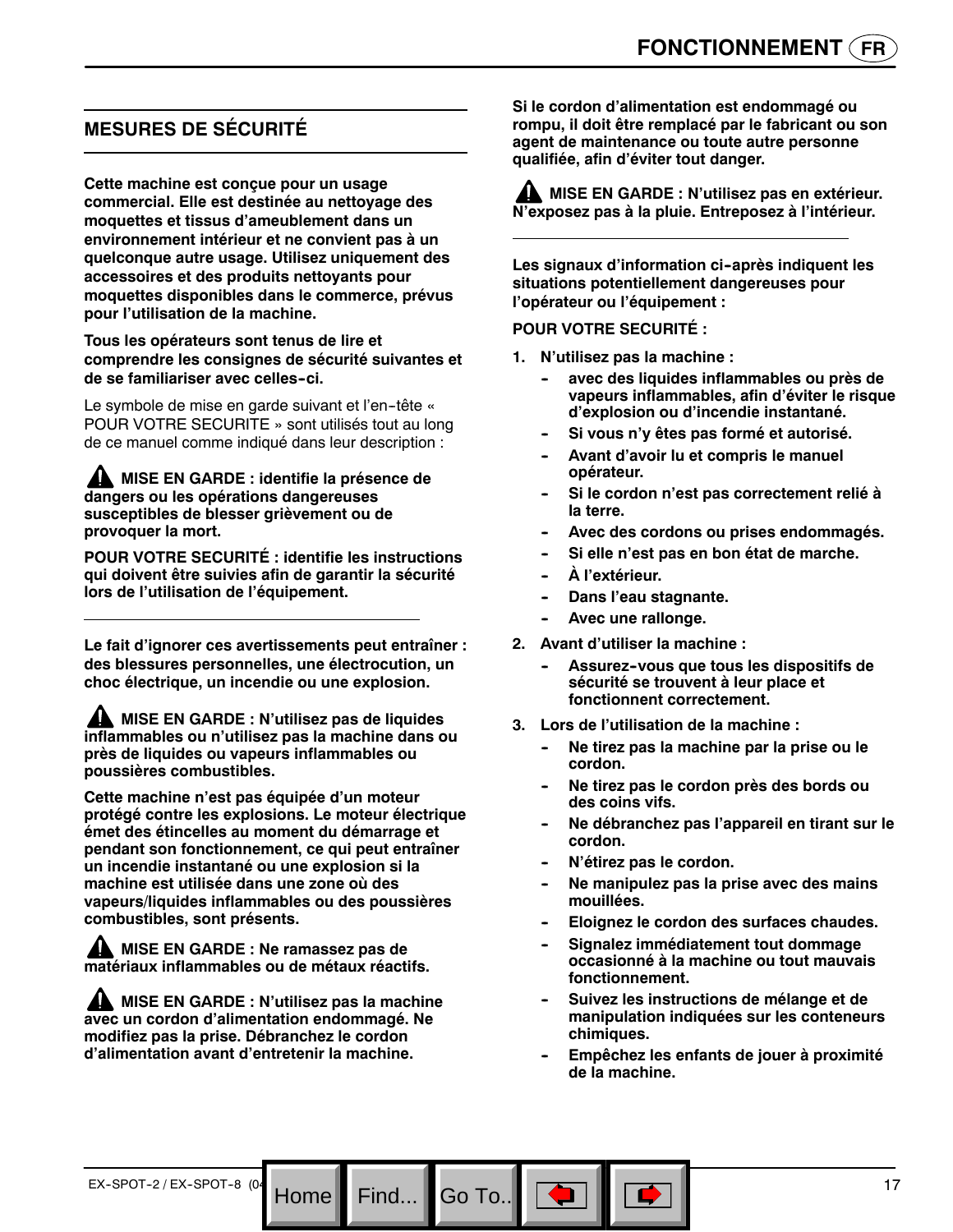- **4. Avant de quitter ou d'entretenir la machine :**
	- **Coupez le contact de la machine.**
	- Débranchez le cordon de la prise murale.
- **5. Lors de l'entretien de la machine :**
	- Débranchez le cordon de la prise murale.
	- **Évitez les pièces mobiles. Ne portez pas de veste ou de chemise large ou de manches amples.**
	- Utilisez des pièces de rechanges fournies **ou agréées par le fabricant.**
	- **Toutes les réparations doivent être effectuées uniquement par un technicien qualifié.**
	- **-- Ne modifiez pas le design d'origine de la machine.**

#### **INSTRUCTIONS DE MISE À LA TERRE**

**La machine doit être mise à la terre. En cas de dysfonctionnement ou de panne, la mise à la terre offre une voie de moindre résistance au courant électrique, afin de réduire le risque de décharge électrique. Cette machine est équipée d'un cordon muni d'un conducteur de terre principale et d'une fiche avec mise à la terre. La fiche doit être branchée sur une prise appropriée montée correctement, conformément aux réglementations et codes en vigueur au niveau local. Ne supprimez pas la fiche de mise à la terre ; si celle--ci manque, remplacez la prise avant d'utiliser la machine.**



## **ÉTIQUETTE DE MISE EN GARDE**

L'étiquette de mise en garde se trouve sur la machine à l'endroit indiqué. Remplacez l'étiquette lorsqu'elle est endommagée ou qu'elle devient illisible.



Go To..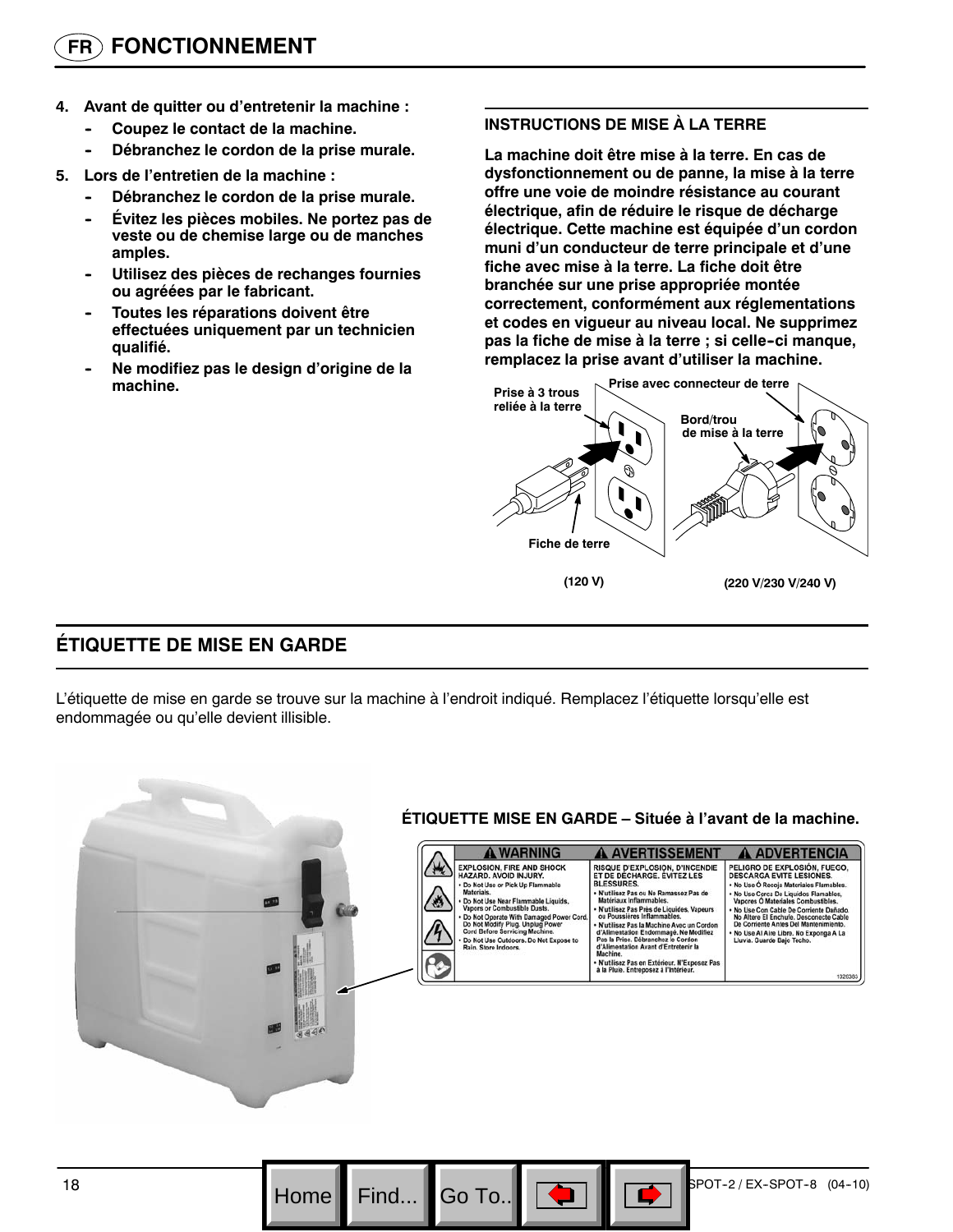## **MISE EN SERVICE DE LA MACHINE**

1. Détachez les deux loquets qui maintiennent le réservoir de récupération contre le réservoir de solution. Retirez le réservoir de récupération du réservoir de solution en le soulevant (Figure 1).



**FIG. 1**

2. Versez 7,5 l maximum d'eau chaude dans le réservoir de solution. La température de l'eau ne doit pas dépasser 60°C). Si vous nettoyez uniquement une petite zone, versez moins d'eau. L'étiquette sur le réservoir de solution indique le niveau d'eau (Figure 2).

**ANDISE EN GARDE : N'utilisez pas de liquides inflammables ou n'utilisez pas la machine dans ou près de liquides ou vapeurs inflammables ou poussières combustibles.**

**Cette machine n'est pas équipée d'un moteur protégé contre les explosions. Le moteur électrique émet des étincelles au moment du démarrage et pendant son fonctionnement, ce qui peut entraîner un incendie instantané ou une explosion si la machine est utilisée dans une zone où des vapeurs/liquides inflammables ou des poussières combustibles, sont présents.**



**FIG. 2**

3*.* Si vous le souhaitez, ajoutez de la solution de nettoyage liquide à l'eau claire. Lisez les instructions sur la bouteille de solution de nettoyage, pour la dilution appropriée.

**POUR VOTRE SECURITÉ : lorsque vous utilisez la machine, suivez les instructions de mélange et de manipulation indiquées sur les conteneurs chimiques.**

**ATTENTION : Ne mélangez pas de produits chimiques en poudre dans le réservoir de solution. Mélangez soigneusement les produits chimiques en poudre dans un seau avant de les verser dans la machine. Il est peu probable que les poudres se dissolvent totalement et elles peuvent obstruer le système de pompe à solution.**

- 4. Replacez le réservoir de récupération sur le réservoir de solution et fixez les deux loquets.
- 5. Branchez le cordon d'alimentation sur une prise murale reliée à la terre (Figure 3).

**MISE EN GARDE : N'utilisez pas la machine avec un cordon d'alimentation endommagé. Ne modifiez pas la prise. Débranchez le cordon d'alimentation avant d'entretenir la machine**

**Si le cordon d'alimentation est endommagé ou rompu, il doit être remplacé par le fabricant ou son agent de maintenance ou toute autre personne qualifiée, afin d'éviter tout danger.**



**FIG. 3**

**POUR VOTRE SECURITÉ : N'utilisez la machine que si le cordon est correctement relié à la terre.**

**POUR VOTRE SECURITÉ : N'utilisez pas la machine avec une rallonge.**

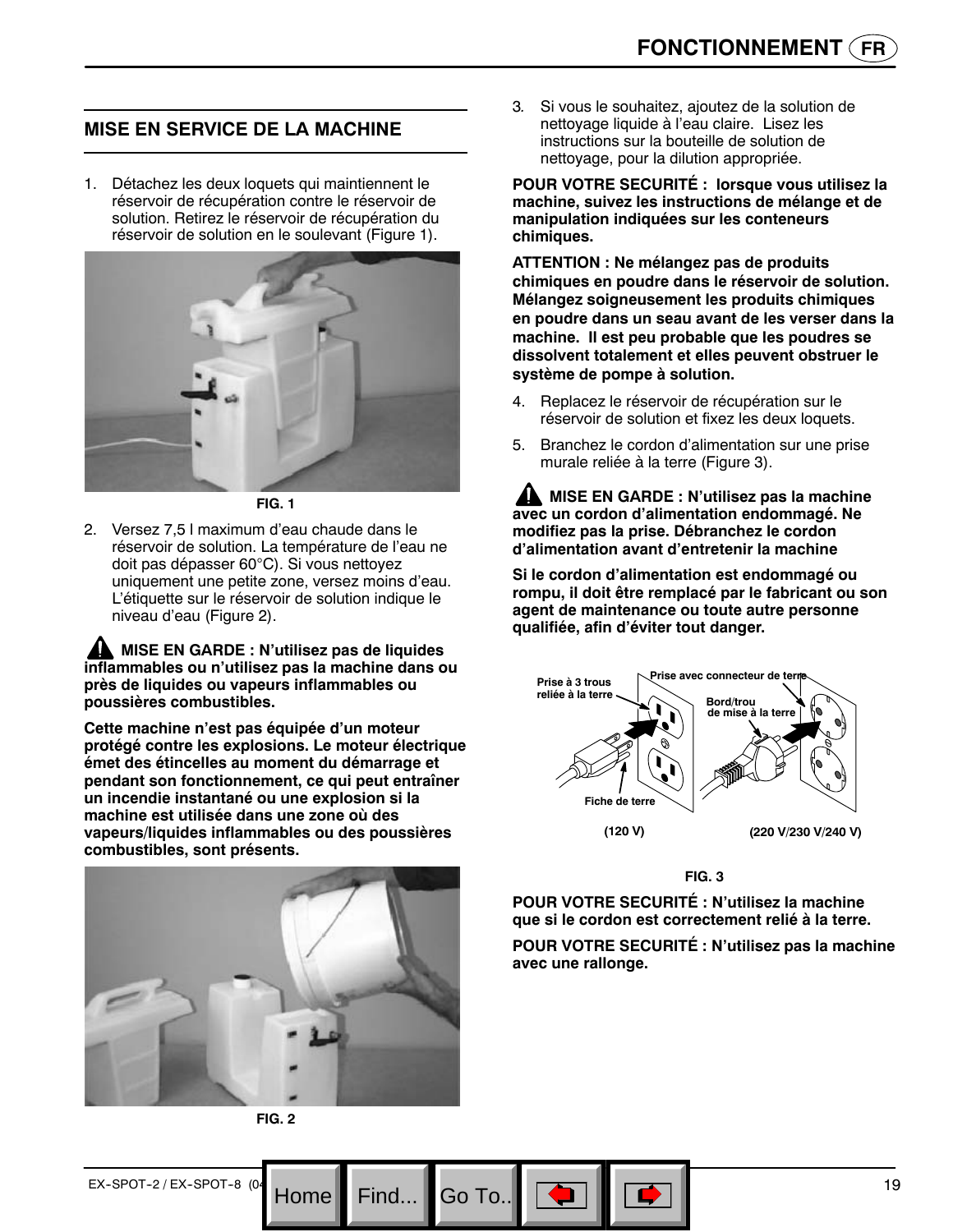6. Raccordez au nettoyeur les tuyaux de l'outil à main. Veillez à ce que le raccord se bloque dans le raccord du nettoyeur (Figure 4).



**FIG. 4**

7. Utilisez le *kit de détachant* pour supprimer le plus de taches et de souillures possible. (Kit vendu séparément #111002).

## **FONCTIONNEMENT DE L'APPAREIL**

**POUR VOTRE SECURITÉ : n'utilisez pas la machine avant d'avoir lu et compris le manuel opérateur.**

1. Mettez la machine sous tension ; l'interrupteur est situé sur le panneau arrière de la machine.

**ATTENTION : Si vous utilisez une solution de nettoyage, testez toujours la solidité des couleurs des tissus d'ameublement dans un endroit masqué.**

2. Placez un outil à main sur l'endroit et appuyez sur le déclencheur tout en tirant sur l'outil à main (Figure 5).



**FIG. 5**

*REMARQUE : La saturation en eau du tissu d'ameublement peut entraîner un délai de séchage prolongé.*

#### **MISE EN GARDE : Ne ramassez pas de matériaux inflammables ou de métaux réactifs.**

3. Vérifiez quotidiennement le niveau du réservoir de récupération. Lorsque le réservoir de récupération atteint le niveau indiqué, coupez la machine et videz le réservoir (Figure 6).



**FIG. 6**

**ATTENTION : Ne continuez pas à utiliser la machine une fois que le réservoir de récupération a atteint le niveau indiqué. Ceci endommage le moteur de l'extracteur, ce qui n'est pas couvert par la garantie.**

## **VIDANGE DU RÉSERVOIR DE RÉCUPÉRATION**

Go To..

1. Coupez l'alimentation de la machine et débranchez le cordon d'alimentation.

**POUR VOTRE SECURITÉ : Avant de quitter ou d'entretenir la machine, coupez la machine et débranchez le cordon de la prise murale.**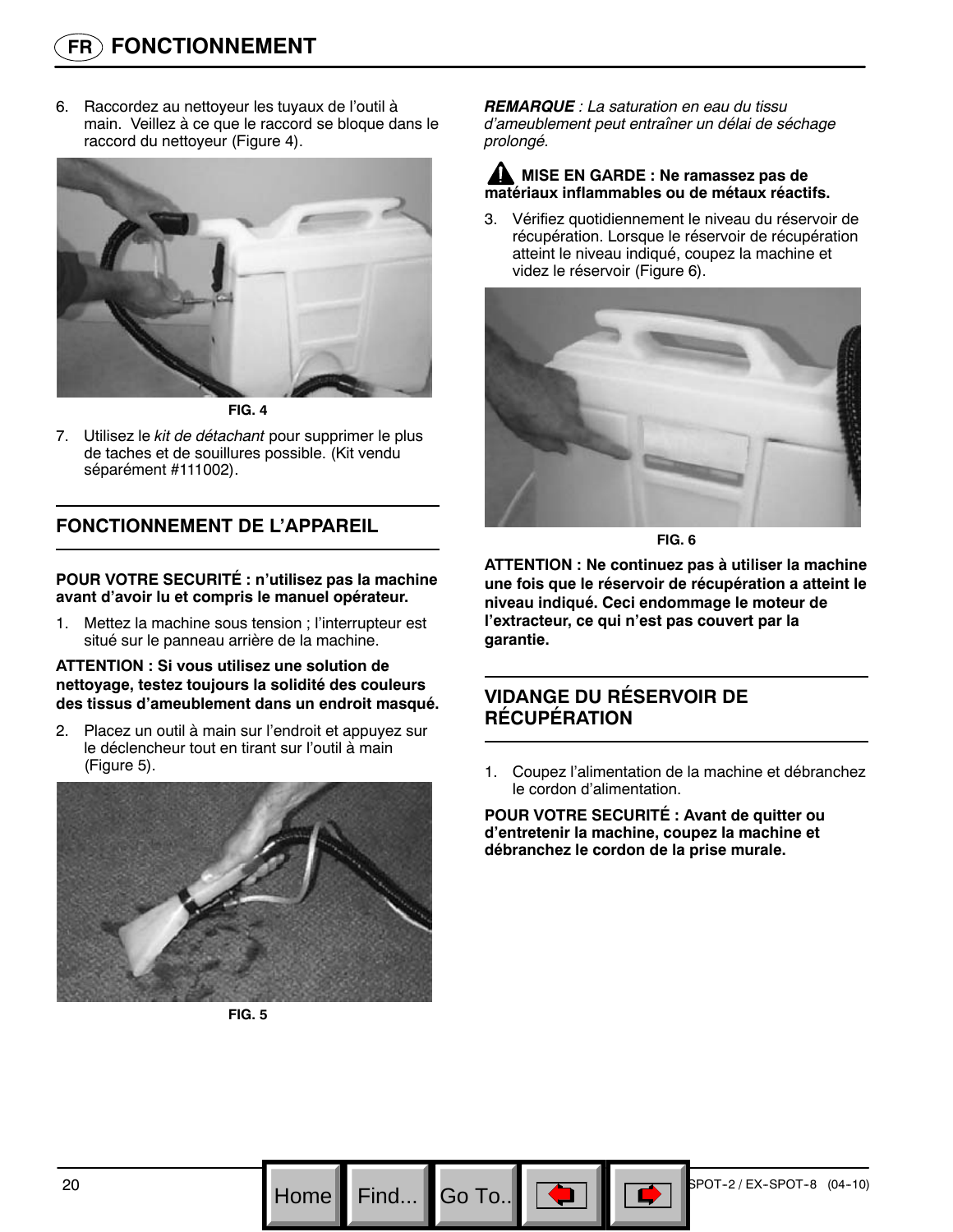2. Débranchez le tuyau d'aspiration du réservoir de récupération. Détachez les loquets et soulevez le réservoir de récupération hors du réservoir de solution. Videz complètement le réservoir de récupération et rincez-le plusieurs fois à l'eau claire, pour éliminer toute la saleté restant dans le réservoir. Ceci permet d'éviter l'accumulation des odeurs (Figure 7)*.*



**FIG. 7**

3. Renversez le réservoir de solution au-dessus d'un évier pour vider toute la solution de nettoyage non utilisée. Si vous avez utilisé un produit chimique dans le réservoir de solution, rincez le réservoir à l'eau claire pour éliminer l'excès de mousse de produit. Ceci permet d'éviter l'accumulation de produits chimiques.

## **ENTRETIEN DE LA MACHINE**

Pour garder la machine en bon état de marche, il vous suffit de suivre les procédures d'entretien recommandées pour la machine.

**MISE EN GARDE : Débranchez le cordon d'alimentation avant d'entretenir la machine.**

**POUR VOTRE SECURITÉ : Toutes les réparations doivent être effectuées uniquement par un technicien qualifié.**

#### **ENTRETIEN QUOTIDIEN**

- 1. Nettoyez la machine avec un produit non abrasif et non solvant.
- 2. Rincez abondamment les réservoirs.
- 3. Enlevez le filtre de l'extracteur et nettovez-le.
- 4. Vérifiez l'endommagement du cordon et de la poignée du cordon. Remplacez-les immédiatement en cas de dommage. Enroulez soigneusement le cordon après chaque utilisation.
- 5. Vérifiez si le tuyau d'aspiration n'est pas endommagé ou détaché.

#### **ENTRETIEN MENSUEL**

Rincez le système de pompage avec une solution d'acide acétique pour dissoudre la formation normale de produits chimiques alcalins.

#### **POUR VOTRE SECURITÉ : lorsque vous utilisez la machine, suivez les instructions de mélange et de manipulation indiquées sur les conteneurs chimiques.**

- a. Dans le réservoir de solution, mélangez 5 l (16 oz) de solution d'acide acétique avec 7,5 l (2 gal) d'eau chaude, à une température maximale de 60° C (140° F).
- b. Allumez la machine.

Go To.. $\parallel$ 

- c. Branchez l'outil à main et appuyez sur le déclencheur sur l'outil, jusqu'à ce que la solution d'acide acétique commence à être pulvérisée par l'embout. Pulvérisez la solution dans un seau.
- d. Laissez la solution dans le système pendant 6 heures maximum à une température au-dessus de 0 degré.
- e. Ensuite, pulvérisez la solution dans un seau. Faites alors couler environ 7 litres d'eau claire au travers du système pour rincer les impuretés.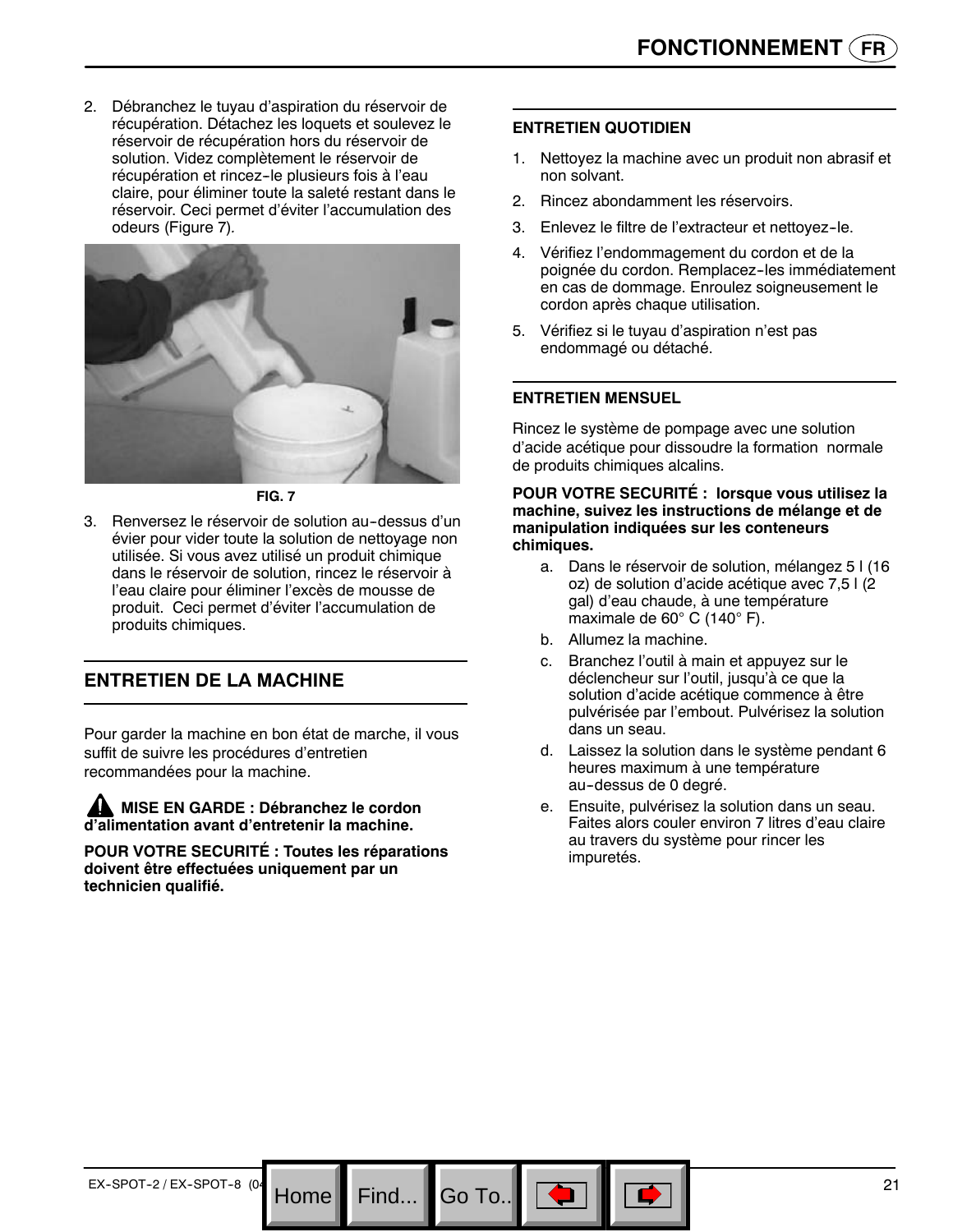#### **TOUTES LES 250 HEURES DE SERVICE**

Vérifiez le degré d'usure des balais en charbon du moteur de l'extracteur. Remplacez les brosses si la longueur des poils est de 10 mm ou moins.

Contactez un service de réparation agréé pour l'entretien des moteurs.

## **ENTREPOSAGE DE LA MACHINE**

- 1. Avant d'entreposer la machine, veillez à rincer les réservoirs et à faire la vidange de toute l'eau de la machine.
- 2. Entreposez la machine verticalement à l'abri de l'humidité.

**A MISE EN GARDE : N'utilisez pas en extérieur. N'exposez pas à la pluie. Entreposez à l'intérieur.**

#### **ENTREPOSAGE DE LA MACHINE À DES TEMPÉRATURES INFÉRIEURES À ZÉRO DEGRÉ**

Assurez--vous que la machine, la pompe et le système de pulvérisation sont complètement vidés et secs. Versez de l'antigel non dilué dans le réservoir de solution et faites-le circuler au travers du système de tuyauterie.

## **ARTICLES DE STOCK RECOMMANDÉS**

Reportez--vous à la section Liste des pièces du manuel pour les articles de stock recommandés. Les articles de stock sont clairement identifiés à l'aide d'un point précédant la description de la pièce. Voir l'exemple ci--dessous :

| 26  | 1017380    | (00000000- | ) . Hose, Drain, Assy, 1.5d X 29.5l, Blk, Flx |
|-----|------------|------------|-----------------------------------------------|
| -27 | 1008639    | (00000000- | ) • Drain Assy                                |
|     | 28 1019563 | (00000000- | ) · Strap, Drain Cap                          |
| -29 | 1006637    | (00000000- | ) • O Ring, 1.48" Id, 1.76" Od                |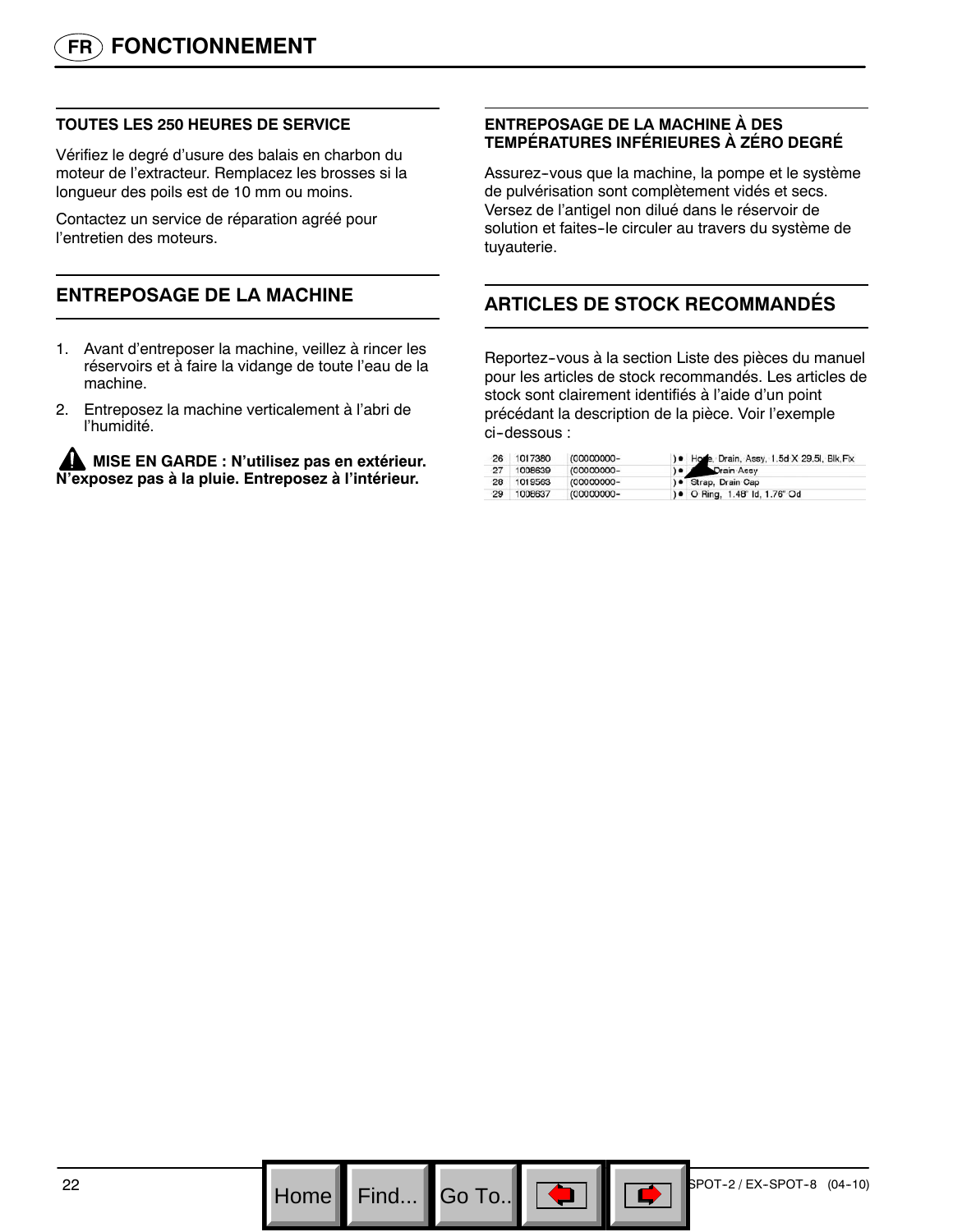## **DÉPISTAGE DES PANNES**

| <b>PROBLÈME</b>                          | <b>CAUSE</b>                                                                                                                                            | <b>REMÈDE</b>                                                                                             |
|------------------------------------------|---------------------------------------------------------------------------------------------------------------------------------------------------------|-----------------------------------------------------------------------------------------------------------|
| Faible récupération après<br>aspiration. | Le manchon du tuyau d'aspiration<br>n'est pas fermement enfoncé dans le<br>raccord du réservoir de récupération.                                        | Enfoncez complètement le manchon<br>du tuyau d'aspiration sur le raccord du<br>réservoir de récupération. |
|                                          | Le filtre de l'extracteur est obstrué.                                                                                                                  | Retirez le filtre et nettoyez-le.                                                                         |
|                                          | Le réservoir de récupération n'est pas<br>fermement fixé sur le réservoir de<br>solution. Fuites d'air autour du joint<br>d'étanchéité de l'extracteur. | Fixez les deux loquets pour former un<br>joint étanche entre les réservoirs.                              |
|                                          | Le joint d'extracteur est usé ou<br>endommagé.                                                                                                          | Remplacez le joint.                                                                                       |
| Pression de solution faible ou<br>nulle. | Le filtre du gicleur de l'outil à main est<br>obstrué.                                                                                                  | Retirez le gicleur pour accéder au<br>filtre. Retirez le filtre et nettoyez-le.                           |

## **DONNÉES TECHNIQUES**

| <b>MODÈLE</b>                                    | EX-SPOT-2 / EX-SPOT-8                                                                                    |
|--------------------------------------------------|----------------------------------------------------------------------------------------------------------|
| <b>I ONGUFUR</b>                                 | 533 mm (21 in)                                                                                           |
| <b>LARGEUR</b>                                   | 197 mm (7.75 in)                                                                                         |
| <b>HAUTEUR</b>                                   | 445 mm (17.5 in)                                                                                         |
| <b>POIDS</b>                                     | 8.2 Kg (18 lbs)                                                                                          |
| CAPACITÉ DU RÉSERVOIR DE SOLUTION                | 7.57 L (2 gal)                                                                                           |
| CAPACITÉ DU RÉSERVOIR DE RÉCUPERATION            | 5.67 L (1.5 gal)                                                                                         |
| POMPE À SOLUTION                                 | 120 VAC, 2.1 kPa (30 psi), 1.25A, 150W                                                                   |
|                                                  | 220 VAC, 2.1 kPa (30 psi), .75A, 165W                                                                    |
|                                                  | 230 VAC, 2.1 kPa (30 psi), .75A, 173W                                                                    |
|                                                  | 240 VAC, 2.1 kPa (30 psi), .75A, 180W                                                                    |
| <b>MOTEUR D'EXTRACTION</b>                       | 120 VAC, 1.12 HP, 7A, 840W, 2 étages, 80 cfm                                                             |
|                                                  | 220 VAC, 1.12 HP, 3.5A, 770W, 2 étages, 84.5 cfm                                                         |
|                                                  | 230 VAC, 1.12 HP, 3.5A, 805W, 2 étages, 84.5 cfm                                                         |
|                                                  | 240 VAC, 1.12 HP, 3.5A, 840W, 2 étages, 84.5 cfm                                                         |
| HAUTEUR D'ASPIRATION SCELLÉE                     | 1800 mm (71 in) 120V                                                                                     |
|                                                  | 1968 mm (77.5 in ) 220V/230V/240V                                                                        |
| CONSOMMATION ÉLECTRIQUE TOTALE                   | 120VAC, 8.25A, 990 W                                                                                     |
|                                                  | 220 VAC, 4.1A, 902 W                                                                                     |
|                                                  | 230 VAC, 4.1A, 943 W                                                                                     |
|                                                  | 240 VAC, 4.1A, 984 W                                                                                     |
| <b>CORDON D'ALIMENTATION</b>                     | 7.6 M (25 ft) 18/3-120V                                                                                  |
|                                                  | 7.6 M (25 ft) 3X1.0MM 2X8M-220V/230V/240V                                                                |
| NIVEAU SONORE AU NIVEAU DE L'OREILLE DE          | $<$ 78 dB(A)                                                                                             |
| L'OPÉRATEUR,<br>À L'INTÉRIEUR SUR DE LA MOQUETTE |                                                                                                          |
| OUTIL À MAIN INCLUS                              | Trace de 102 mm (4 in), 1 Jet, tuyaux d'aspiration et de solution 0.95<br>I/min (.25 GPM), 2,4 m (8 ft). |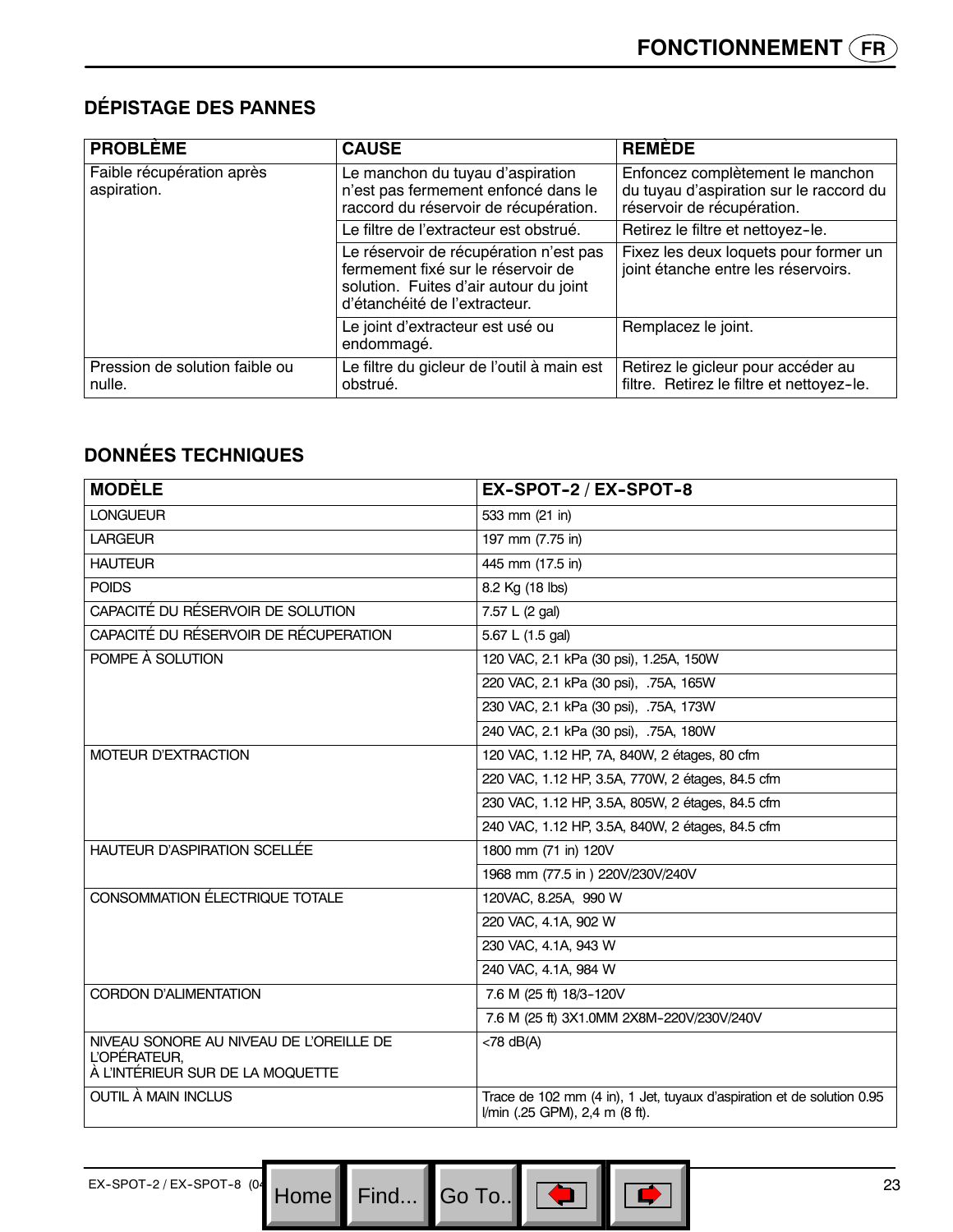**CN** 操作

#### 本手册随每种新型号提供。 提供必要的操作和维护说明。

#### 操作或维修前请通读本手册并熟悉机器。

该机器将提供卓越的性能。若在日常操作中注意以下事 项,则能达到事半功倍的效果。

- S 操作机器时非常小心。
- 定期维护机器-根据每台机器提供的维护说明。
- S 维护机器的使用坦能提供的部件或同类部件。 部件和供应可以在线订购,通过电话、传真或邮件订购。

#### 打开机器包装:

仔细检查硬纸箱是否存在损坏迹象。立刻向运营商报告 损坏。



保护环境

请按照当地废物处理法规以环境安全的 方式处理包装材料和旧的机器组件。



始终记住再循环。

#### **Tennant Company**

PO Box 1452 Minneapolis, MN 55440 Phone: (800) 553-8033 or (763) 513-2850

www.tennantco.com

#### 坦能清洁系统设备(上海)有限公司

上海市青浦区工业园区天盈路66 号3 号楼, 201700 电话:(86-21) 6922-5333 传真:(86-21) 6922-5151 www.tennantco.com.cn

规格和零件可能更改,恕不另行通知。

版权所有 © 2010 TENNANT Company. 保留所有权利。

## 机器信息

请在安装时填写供未来参考。 型号 - 序列号 - 机器选项 - 销售代表-销售代表电话号码 -  $\frac{1}{2}$ 客户编号 - \_\_\_\_\_\_\_\_\_\_\_\_\_\_\_\_\_\_\_ 安装日期 -

## 目录

Go To.. $\parallel$ 

| 安全预防措施 …………………………………<br>接地说明 | 25<br>25 |
|------------------------------|----------|
|                              | 26       |
|                              | 27       |
| 操作机器 …………………………………………        | 28       |
| 排空污水箱                        | 28       |
|                              | 28       |
| 每日维护 …………………………………<br>每周维护   | 28       |
| 每250小时操作之后                   | 29<br>29 |
| 在冰冻温度下存放机器 ……………………          | 29<br>29 |
| <b>推荐库存项目</b>                | 29       |
| 故障排除指南                       | 29       |
|                              | 29       |

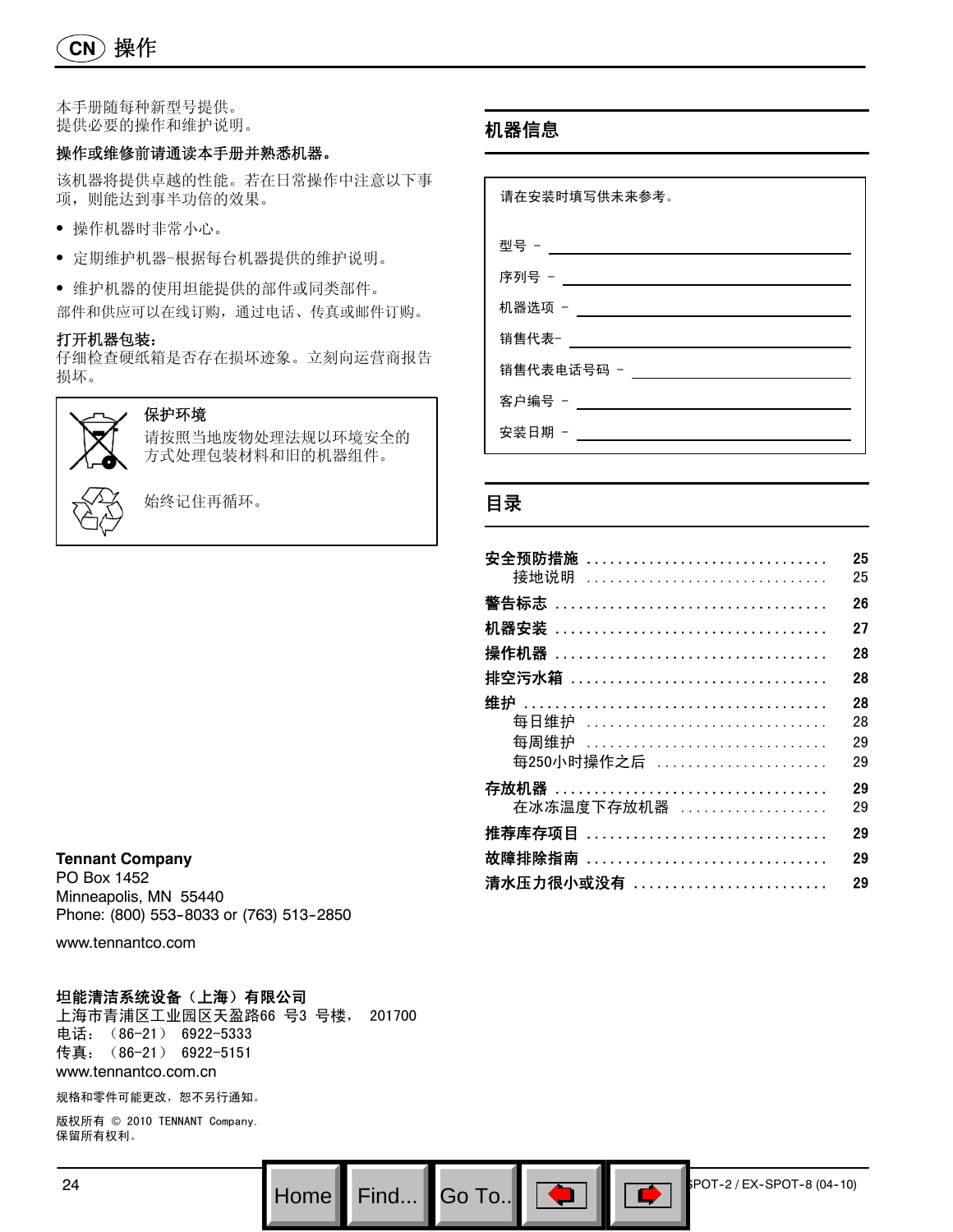

- 3. 使用机器时:
	- 请勿拉扯插头或电源线来拖动机器。
	- 请勿在尖锐边缘或角落拖动电源线
	- 请勿拉扯电源线来拔掉插头
	- 请勿拉伸电源线
	- 请勿湿手时接触插头
	- 请将电源线远离热表面。
	- 及时报告机器的损坏或故障情况。
	- 化学制剂的配比方法请按照指示说明进行。
	- 禁止儿童在机器旁玩耍
- 4. 离开或维修机器前:
	- 关闭机器
	- 拔下电源线
- 5. 维修机器时:
	- 拔下电源线
	- 避免移动零部件。请勿穿宽松的夹克,衬衫或 子宽松的衣服。
	- 请使用生产商提供或认可的替换零部件。
	- 所有维修须由合格的维修人员完成。
	- 请勿在原设计上改造机器。

#### 接地说明

Go To.

机器必须接地。如果机器出现故障或破裂,接地会导走 电流降低触电的危险。本机器配备接地装置的电源线。



**(220V/230V/240V)**

## 安全预防措施

本机器设计为商业用途,用来清洁地毯和家具垫,仅适 合室内环境使用。仅使用推荐的辅助工具和合适的商用 地毯清洁剂。

机器的所有操作人员都必须熟读,理解并按照一下安全 措施来操作机器。

本手册通篇使用下列警告符号和"为安全"标志,意义 见各自说明:

警告:对可能导致人员伤亡的危险或不安全做法提 出警告。

为确保安全:需明确安全操作设备必须采取的行为。

如不按照以下警告执行操作,可能会导致人身伤害,电 击及触电身亡,火灾和爆炸事故。

▲ 警告: 请勿使用易燃液体或在操作机器时应远离这 些易燃液体,蒸汽或可燃微尘。

本机器未安装防爆马达。电马达启动和操作时会产生火 花。如果机器在易燃蒸汽/液体或可燃微尘环境中 使用,可能导致明火或爆炸产生。

警告:易燃材料或活性金属禁止回收。

警告:电源线破损时请勿操作机器。请不要调整电 源插头。维修机器前请拔掉插头。

如果电源线损坏或断裂,必须由生产商或其维修代理或 类似合格的维修人员来进行维修以避免危险。

警告:请勿在户外使用。请勿淋雨。室内存放。

以下信息描述了可能会对操作员和设备构成危险的 情况。

为安全:

- **1.** 请勿在以下情况操作机器:
	- 使用易燃液体或靠近易燃水蒸气可能导致爆炸 或明火产生。
	- 除非经过培训并得到授权。
	- 除非已经阅读并理解操作手册。
	- 除非电源线合适接地
	- 用损坏的电源线或插头。
	- 如果操作环境不佳
	- 室外
	- 多水环境
	- 使用延长电源线。
- 2.机器操作之前:
	- 确认所有的安全设备已经安装就位并正常 运行。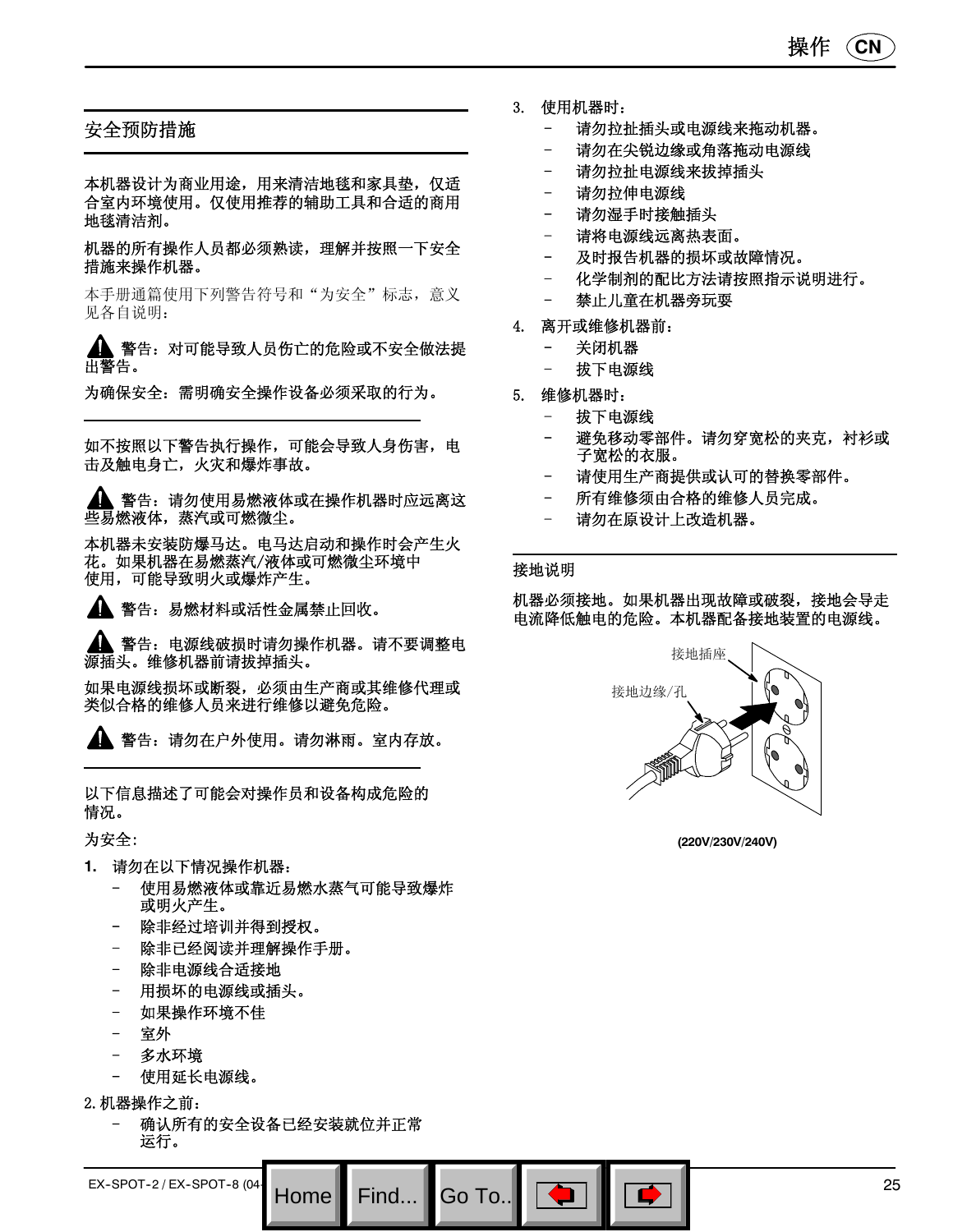$$
\textcolor{blue}{\text{(CN)}}\textcolor{blue}{\{ \text{m} } \# \textit{ft}}
$$

## 警告标志

在机器上确认所有的警告标志的位置。如果标签损坏或 无法读出,请更换。



Go To.. $\|$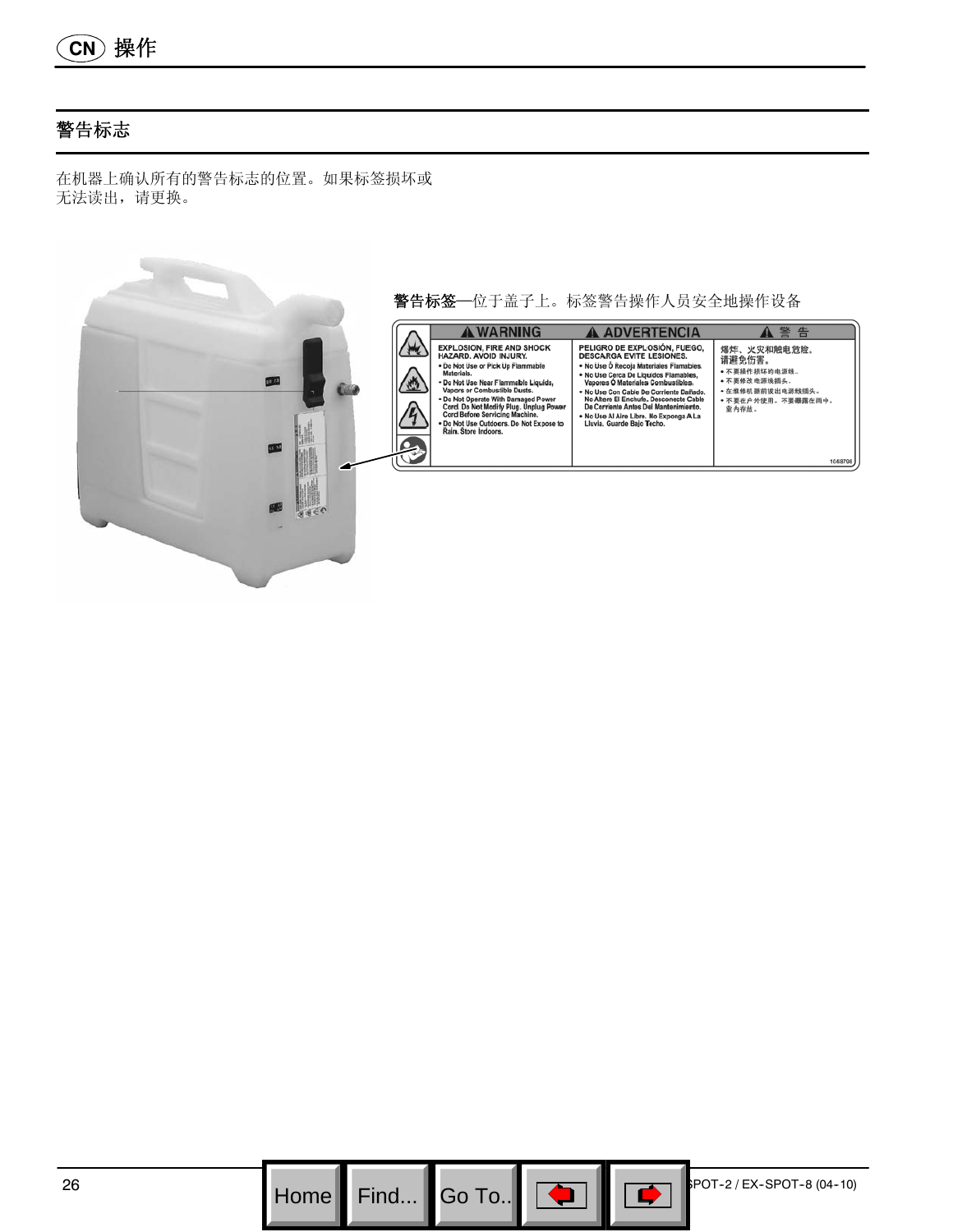## 机器安装

1.松开固定两个水箱的紧固闩。把污水箱提起并和清 水箱分开。(图1)



图 **1**

- 2. 把2加入(7.5升)热水倒入清水箱。水温不得超过1 40°F (60℃)。如果清洗面积不大, 倒入的水量也 要少。清水箱上有刻度指示水位。(图2)
- 警告:易燃材料能引起爆炸或明火。请勿在水箱里 使用易燃材料。



图 **2**

3.如果愿意,在清水中加入液体清洗化学剂。按化学剂 瓶上的说明调节稀释度。

#### 为安全:使用机器时,化学制剂的配比方法请按照指示 说明进行。

Go To..

#### 注意:不要在清水箱中加颗料状的化学剂。可先在一个 桶里彻底混合粉状化学剂后再倒入机器内。清潔粉可能 不完全溶解,会引起溶液泵系统堵塞。

- 4.把污水箱放回清水箱,上紧紧固闩。
- 5.把电源线插入接地的插座(图3).



图 **3**

为安全:电源线接地后操作机器

#### 为安全: 请勿在操作机器时使用延长线。

6.把手工具软管接到清洗机上。确定连接头入清洗机 的连接头。(图4)



图 **4**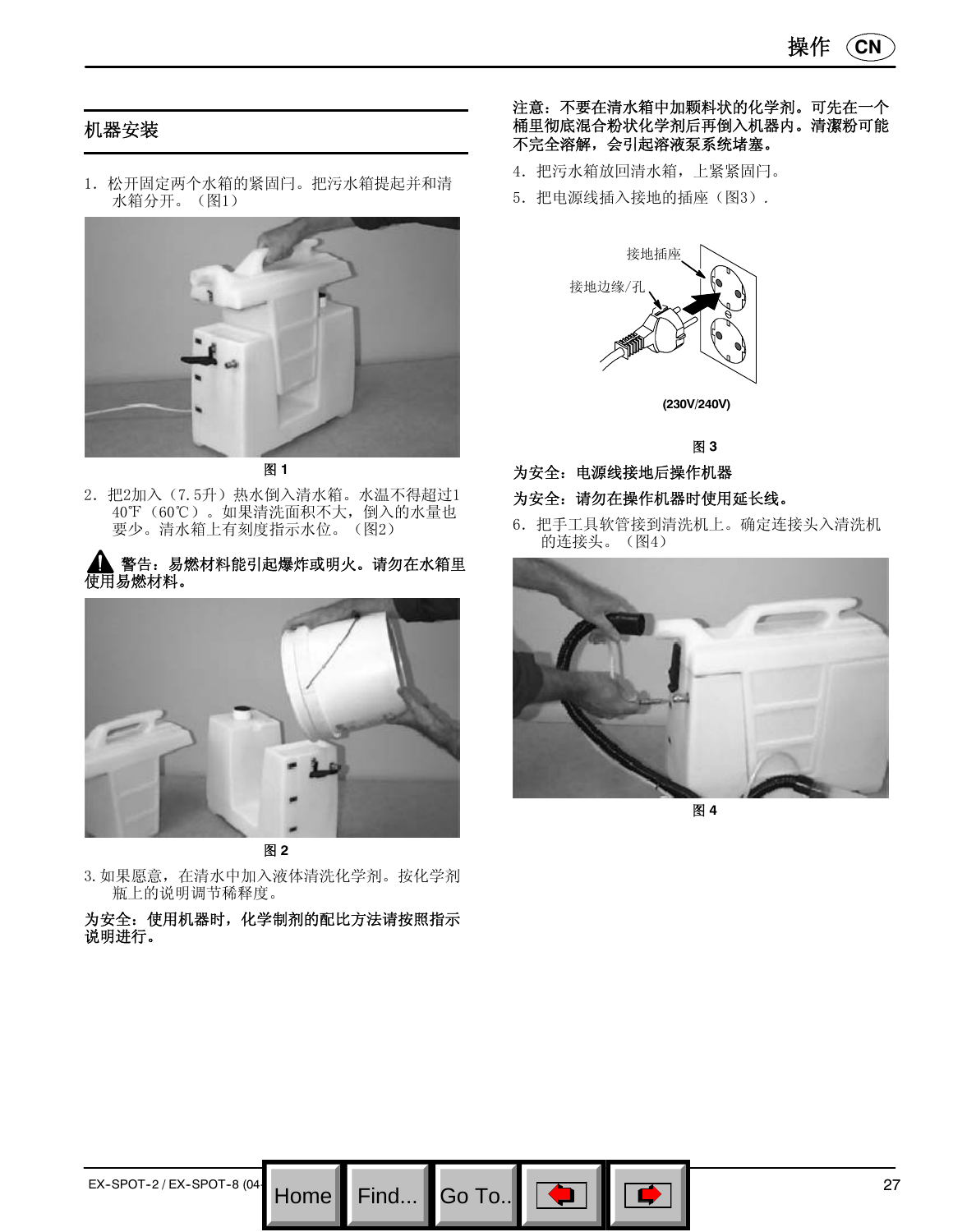## 操作机器

#### 为安全:操作员必须阅读并理解操作手册后再操作 机器。

1.合上开关。开关在机器的后面板上。

#### 注意:如果使用清洗化学剂, 先在隐蔽地方度验染色性。

2.把手工具放在要清洗的地方,按原开关,并把手工 具向后拉。(图5)



图**. 5** 注:不要在家具垫上洒过多液体,否则要很长时间才 能干。

#### 警告:易燃材料或活性金属能引爆炸或明火。请勿 拾取。

3. 定期检查污水箱液位。当污水箱液位到达如图显示 的位置时,请关闭机器并排干水箱(图6)。



图 **6**

注意:请勿在污水箱水位到达所示高度时继续操作 机器。这样会损坏真空马达,这种损坏不属于保修 范围。

## 排空污水箱

1.关断开关

#### 警告:排空污水箱前,断开电源线。

2.从污水箱取出真空软管。松开紧固闩,同时提起污 水箱使之离开溶液槽。完全排空污水箱,用清水冲 洗数次,去除槽内异物。这将防止种蓄的臭味。 (图7)



图 **7**

3.在下水道口翻倒清水箱,倒掉未使用的清洗液。如 果在清水箱内使用化学剂,用清水冲洗,去除剩余 的泡沫。这样将防止化学剂沉积。

#### 维护

为保持机器处于良好的状态,请根据以上维护步骤。



#### 每日维护

Go To.

- 1.用无磨损、无容剂的清洗剂清洗机器。
- 2.彻底冲洗几固槽。
- 3.取出并清洗真空滤器。
- 4.检查电源线是否损坏,必要时更换。每次使用后把 电源线盘起来。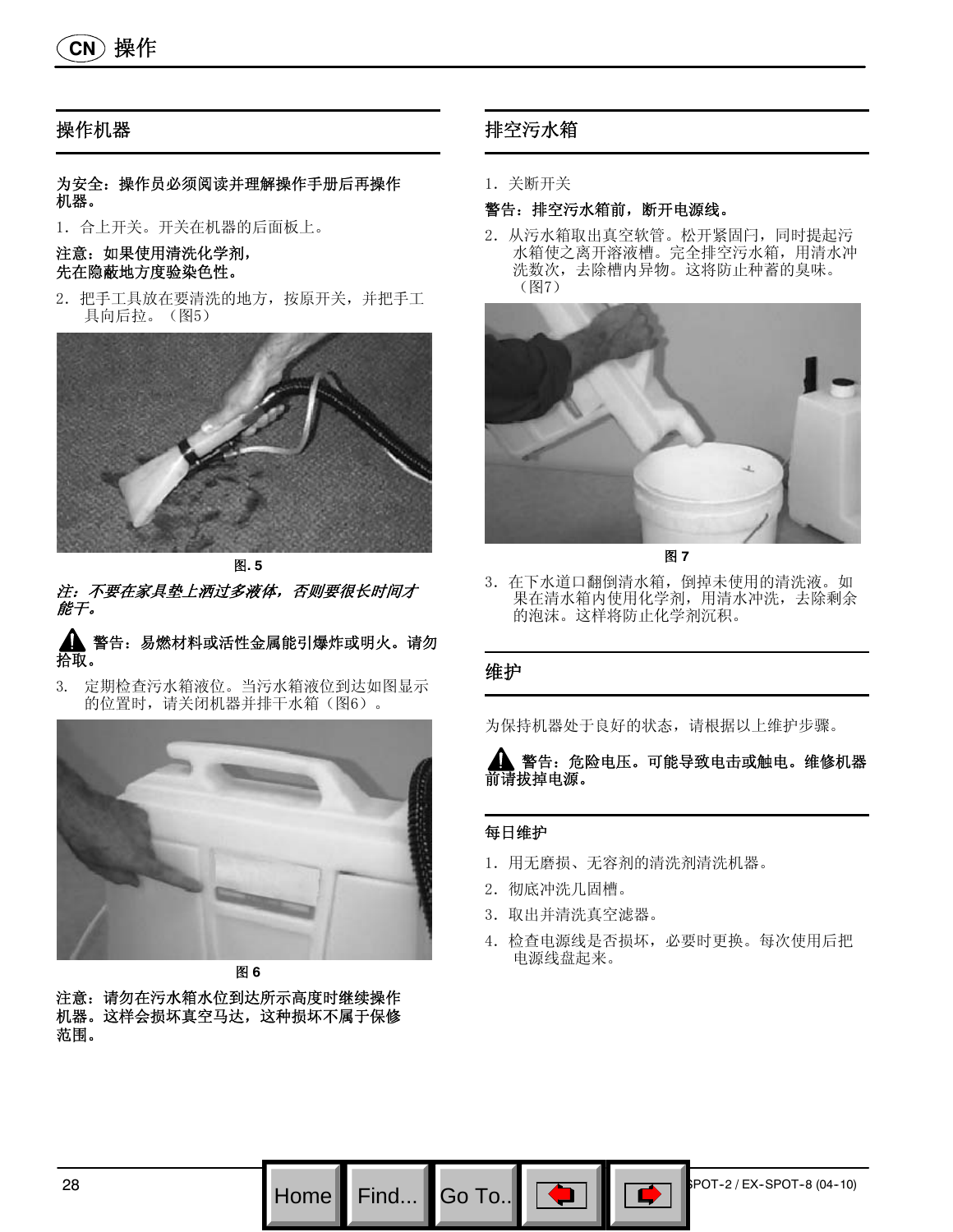#### 每周维护

1.用乙酸溶液冲洗泵系统,以溶解一般的化学沉积。

为安全:使用机器时,化学制剂的配比方法请按照指示 说明进行。

- A. 把16盎(0.5公升)乙酸溶液和2加入热水倒入清 水箱(热水最高140°F (60℃)。
- B.打开开关。
- C.连接手工具,按照开关,直到乙酸溶液开始 喷出。把溶液喷进桶内。
- D.在冰冻温度以上,让溶液在系统内保留6小时。
- E.然后,把溶液喷进桶内。然后用2加入水冲洗系 统,冲掉杂质。
- 2.检查真空软管是否有孔,是否松动。
- 3.检查电源线是否损坏,如损坏则更换。

#### 每250小时操作之后

检查刷子和真空马达的碳刷是否磨损。磨至长度小于3/ 8英寸(1㎝)时,更换碳刷。

#### 存放机器

- 1.存放机器前,务必冲洗水箱并排干所有水。
- 2.机器垂直放置在干燥环境里。

#### 警告:不要把机器暴露在雨中。应放在室内

#### 在冰冻温度下存放机器

确定机器、泵和喷露系统完全排空,弄干。把未稀释的 防冻剂倒入清水箱,透过管道循环到系统内。

#### 推荐库存项目

建议的常备配件信息请参见机器随附的配件手册。常备 配件在配件说明之前用一个黑点清晰表示出来。参见下 列示例:

| 26 | 1017380 | (00000000- | ) . Hose, Drain, Assy, 1.5d X 29.5l, Blk, Flx |  |
|----|---------|------------|-----------------------------------------------|--|
| 27 | 1008639 | (00000000- | Drain Assy                                    |  |
| 28 | 1019563 | (00000000- | ) · Strap, Drain Cap                          |  |
| 29 | 1008637 | (00000000- | ) • O Ring, 1.48" ld, 1.76" Od                |  |

## 故障排除指南

| 故障        | 原因                          | 排除方法                           |
|-----------|-----------------------------|--------------------------------|
| 真空回收不好    | 1. 真空软管口和污水箱连接不牢。           | 1. 推紧真空软管和污水箱的接头。              |
|           | 2. 真空过滤器堵塞。                 | 2. 取出过滤器清洗。                    |
|           | 3. 污水箱没有牢固地夹在清水箱上。<br>空垫漏气。 | 真   3. 夹紧两个插肖,使两个水箱之间紧密<br>套牢。 |
|           | 4. 真空垫磨损或损坏。                | 4. 更换真空垫。                      |
| 清水压力很小或没有 | 手工具上的喷露头过滤器堵塞。              | 取出喷露头,够到过滤器。取出清洗。              |

## 清水压力很小或没有

| 型号             | <b>EX-SPOT-8</b>                                            |
|----------------|-------------------------------------------------------------|
| 长度             | 533 mm                                                      |
| 宽度             | 197 mm                                                      |
| 高度             | 445 mm                                                      |
| 重量             | 8.2 Kg                                                      |
| 清水箱容量          | 7.57 L                                                      |
| 污水箱容量          | 5.67 L                                                      |
| 清水泵            | 230 VAC, 2.1 kPa, .75A, 173W                                |
| 真空马达           | 230 VAC, 1.12 HP, 3.5A, 805W, 2 stage, 84.5 cfm             |
| 真空吸力值          | 1968 mm                                                     |
| 总电量消耗          | 230 VAC, 4.1A, 943 W                                        |
| 电源线            | 7.6 M 3X1.0MM 2X8M                                          |
| 操作员耳部噪音声级 室内地毯 | $<$ 78 dB(A)                                                |
| 包括手工工具         | 102 mm path, 1Jet, .95 LPM, 2.4M Vacuum and Solution Hoses. |

Go To..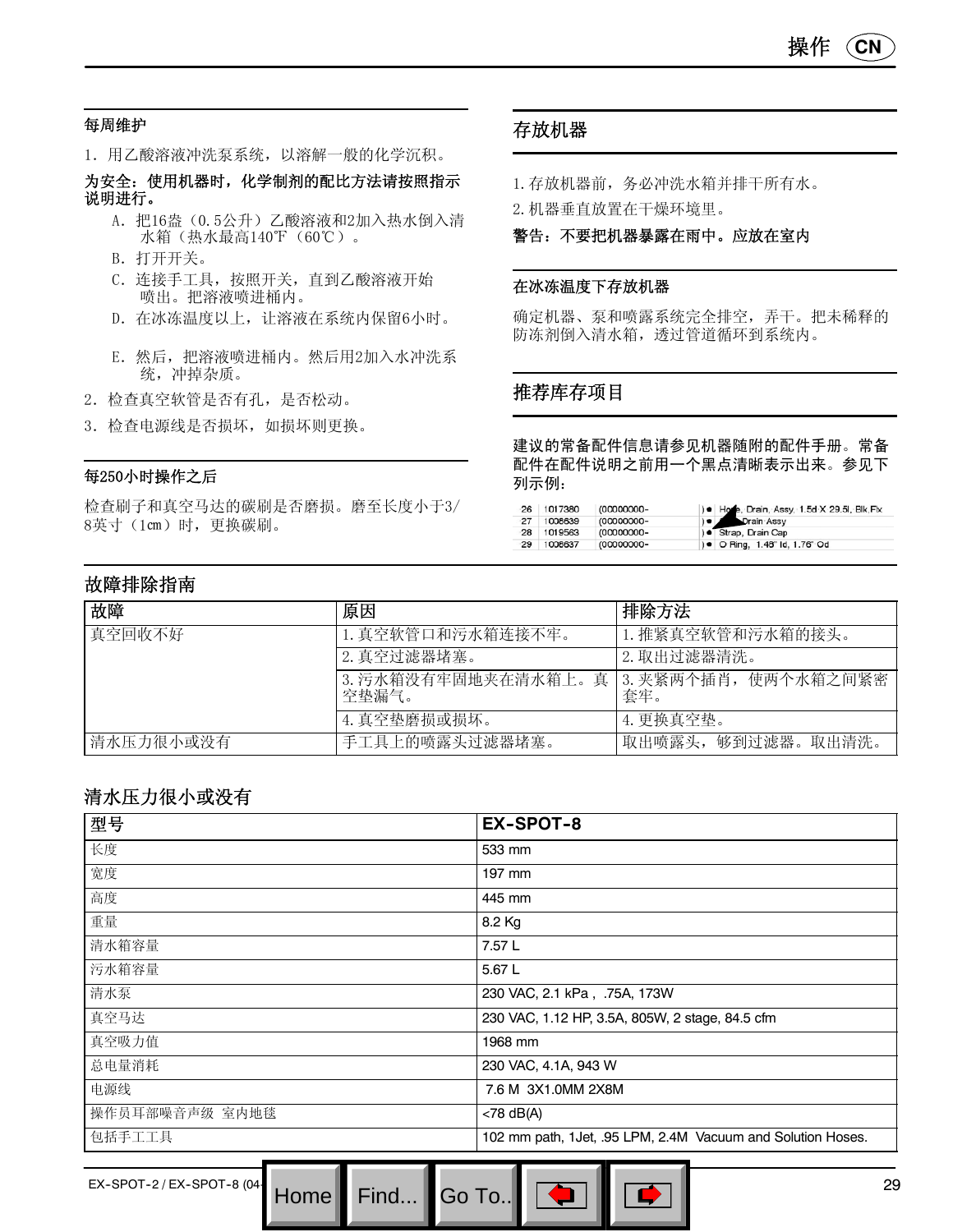当マニュアルはそれぞれの製品に同梱されており、製 品の操作や整備に必要な説明が記載されています。

#### 当マニュアルを読み完全に理解して本機の操作や点検 整備を行ってください。

本機は優れた耐久性を誇ります。最小のコストで最良 の結果を得るためには、次のことにご留意ください。

- S 本機は十分注意して操作してください。
- 本機は決められた手順に従って、定期的に整備してくだ さい。
- 本機は、当社製のパーツまたは同等品を使って点検整 備してください。

パーツやサプライ品のご注文は、オンライン、電話、FAX、 または手紙でお願いいたします。

#### 開梱時:

外箱(カートン)に損傷がないか注意深く点検してください。 問題があれば、すぐに輸送会社に報告してください。



#### 環境の保護

梱包材や本機の交換済の部品を廃棄す るときは、各国の法令に従い、環境に安 全な方法で廃棄してください。

常にリサイクルを検討してください。

#### **Tennant Company**

PO Box 1452 Minneapolis, MN 55440 USA Phone: (800) 553-8033 or (763) 513-2850 www.tennantco.com

テナントカンパニー日本支店 〒231-0023 神奈川県横浜市中区山下町 2番地 産業貿易センタービル 9階 電話: 045-640-5630 ファックス: 045-640-5604 www.tennant.co.jp

本書に記載された仕様やパーツは、通知なしに変更される場合が あります。

Copyright © 2010 TENNANT Company. 無断複写・転載を禁じます。

本機のデーター

後日確認できるように、納入時に記入してください。 モデルNo. - シリアルNo. - 本機のオプション-販売代理店-販売代理店の電話番号 - 顧客番号 - \_\_\_\_\_\_\_\_\_\_\_\_\_\_\_\_\_\_ 納入日 - カランド かんしょう

#### 目次

Go To.. $\blacksquare$ 

| <b>安全上の注意</b><br>アースの取り方 | 31<br>31 |
|--------------------------|----------|
| セットアップ                   | 32       |
|                          | 33       |
|                          | 33       |
|                          | 33       |
| 毎日の点検整備                  | 33       |
| 毎週の点検整備                  | 34       |
| 250運転時間毎の点検整備            | 34       |
| 本機の保管                    | 34       |
| 氷点下での本機の保管               | 34       |
| <b>当社推奨の在庫用品 </b>        | 34       |
| 当社推奨の在庫用品                | 34       |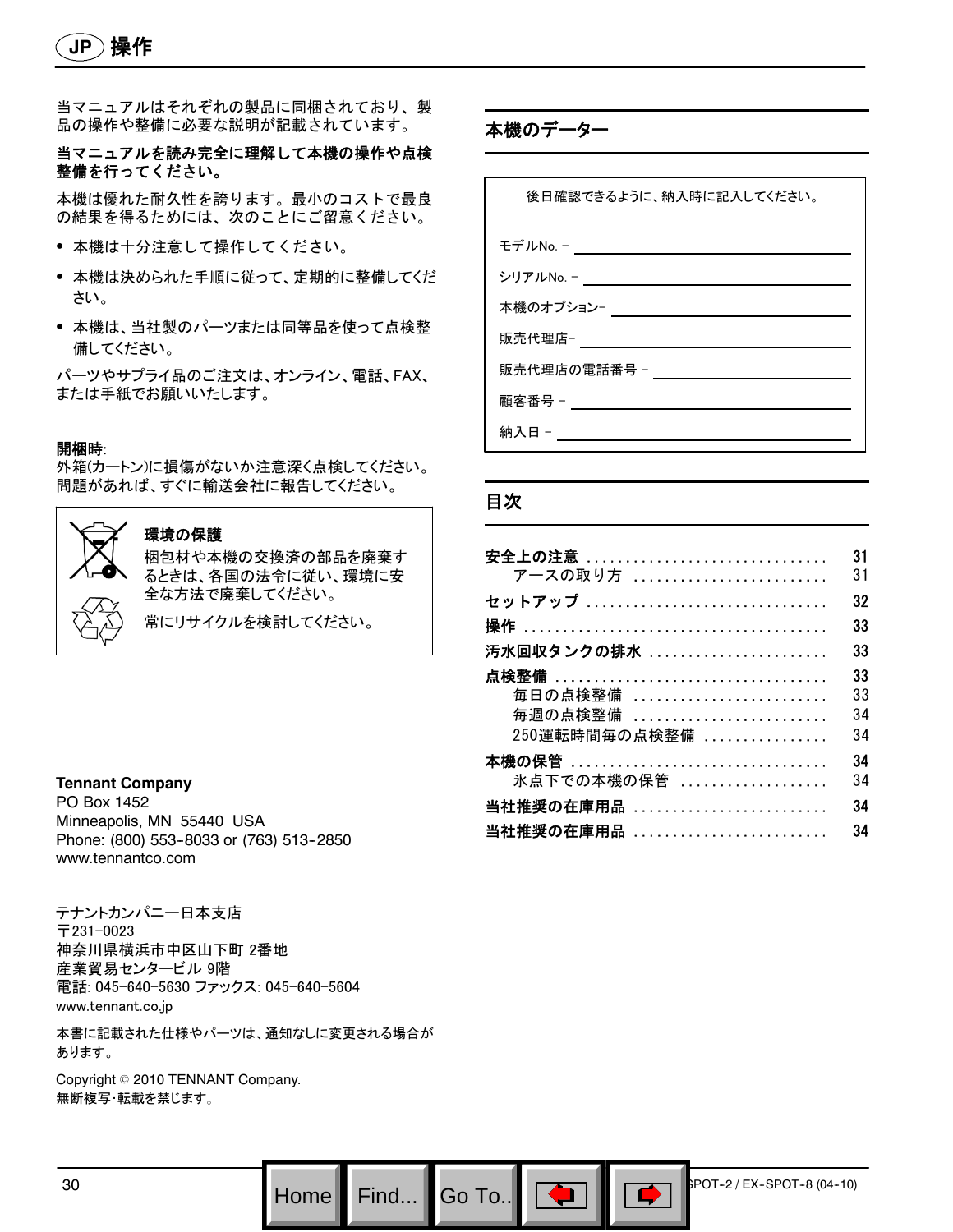## 安全上の注意

本機は業務用の仕様となっています。室内のカーペッ ト、家具類を清掃するための機械であり、本書に説明 されている以外の目的での使用は控えてください。 洗浄液とアクセサリーツールは推奨品のみをご使用く ださい。

オペレーターは以下の安全上の注意をよく読み、内容 を理解したうえで本機の操作を行ってください。

本書では、以下のシンボルマークが、それぞれに説明 した内容の注意を促すために使用されています。

#### ▲▲ 警告 : 死亡または重傷を負うおそれのある危険行 為や安全性に欠ける行為を警告します。

安全のために: 本機を安全に操作するために守らなけ ればならない手順を示します。

オペレーターと本機の安全のために、以下の注意事項 を必ず守ってください。

#### 安全のために:

- 1. 本機の操作または点検整備を行うときは、以下の 注意を守ってください:
	- トレーニングを受ける。
	- 本書をよく読み、理解する。
	- 周辺に引火性あるいは爆発性の物がある場所 で使用しない。
	- 正しくアースを取る。
	- コードやプラグが損傷している場合は使用し ない。
	- 本機の状態が操作に適していない場合は使用 しない。
	- 屋外で使用しない。
	- 水のたまっている場所で使用しない。
	- 延長コードを使用しない。
- 2. 本機の操作前に:
	- 全ての安全装置が正常に作動するかどうか点 検してください。
- 3. 本機の操作中は:
	- 本機がコードを踏まないようにしてください。
	- 電源プラグやコードを持って本機を引っ張ら ないでください。
	- 柱などの突起物にそってコードを張らないよ うにしてください。
	- 電源プラグをコンセントから抜く際に、コー ドを引っ張らないでください。
	- 濡れた手でプラグに触れないでください。
	- コードを高温にさらさないでください.
	- 本機が損傷したり故障した場合は、直ちにテ ナント社および販売代理店に報告してくださ い。
- 洗剤などのケミカルを使用するときは、ケミ カル容器に記載の取扱指示に従ってください。
- 4. 本機から離れるときは:
	- 本機の電源を切ってください。
	- コンセントから電源プラグを抜いてください。
- 5. 本機を点検整備するときは:
	- コンセントから電源プラグを抜いてください。
	- 可動部品に近づかないでください。サイズの 大きなジャケットやシャツ等大きな袖の衣類 を身に付けないでください。
	- 部品の交換には、テナント社の支給部品また は同等品を使用してください。

警告: 高圧注意。感電のおそれがあります。点検 整備の前に本機の電源プラグを抜いてください。

▲▲ 警告: 引火物は爆発や火災を起こすおそれがある ため、タンク内で使用しないでください。

▲▲ 警告: 引火物または反応性金属は爆発や火災を起 こすおそれがあるため、回収しないでください。

#### アースの取り方

本機は必ずアースを取って使用してください。異常 が発生したり故障した場合、抵抗の小さいアース線に 電流が流れ、感電のリスクを低減します。本機は、 アース線とアースプラグ付きのコードを備えていま す。使用の際にはアースアダプターをご使用くださ い。本機を使用する際は、電源プラグにアースアダプ ターを付けてから、コンセントに差し込んでくださ い。アースピンは抜かないでください。アースピンが 抜けている場合は、プラグを交換してください。



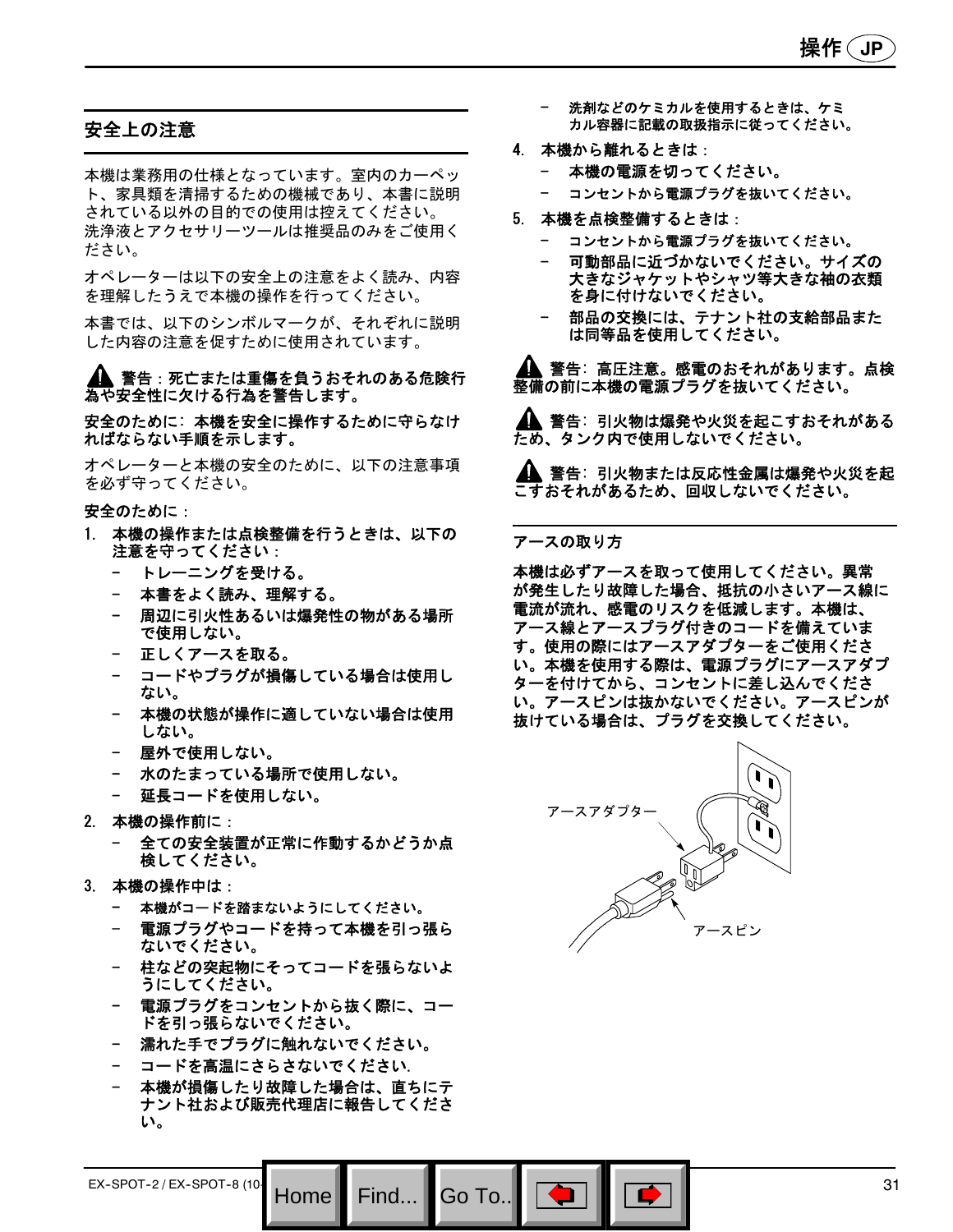**JP** 操作

## セットアップ

1. まず、汚水回収タンクを洗浄液タンクに固定する 二個のラッチをゆるめ、洗浄液タンクから汚水回 収タンクを外してください。(図1参照)



図. 1

2. 7.5リットルの温水を洗浄液タンクへ注入します。 温水の温度は60°C を越えないようにしてください 。限られたわずかな汚れを洗浄する場合は、注入 する温水の量を少なくしてください。洗浄液タン クに水位レベルが表示されます。(図2参照)

#### 警告: 引火物は爆発や火災を起こすおそれがある ため、タンク内で使用しないでください。



図. 2

3. 必要に応じて洗浄液タンクに洗剤を加えてくださ い。洗剤容器の記載事項に従って適正に薄めてく ださい。

安全のために:本機を使用する場合、ケミカル容器に 記載されている混合・取扱上の注意事項に従ってくだ さい。

要注意: 洗浄液タンク内で粉末ケミカルを混合しな いでください。タンクに注入する前に、粉末ケミカル をバケツに入れ水と十分混合してください。粉末が完 全に溶解していない場合、洗浄液ポンプ系統を詰まら せる可能性があります。

- 4. 洗浄液タンクの上に汚水回収タンクを置き、ラッ チで固定してください。
- 5. 電源プラグにアースアダプターを付けてから、コ ンセントに差し込んでください。(図3参照)



安全のために:コードが適切にアースされてない限り 本機を運転しないでください。

安全のために:延長コードを使用して本機を運転しな いでください。

6. ハンドツールホースをエクストラクター本体に接 続します。ホースのカプラープラグが、本体のカ プラーへロックされているか確認してください。 (図4参照)



図. 4

7. 汚れをできるだけ落したい場合は、スポットリム ーバーキット(#111002:別売)を使ってください。

Go To.

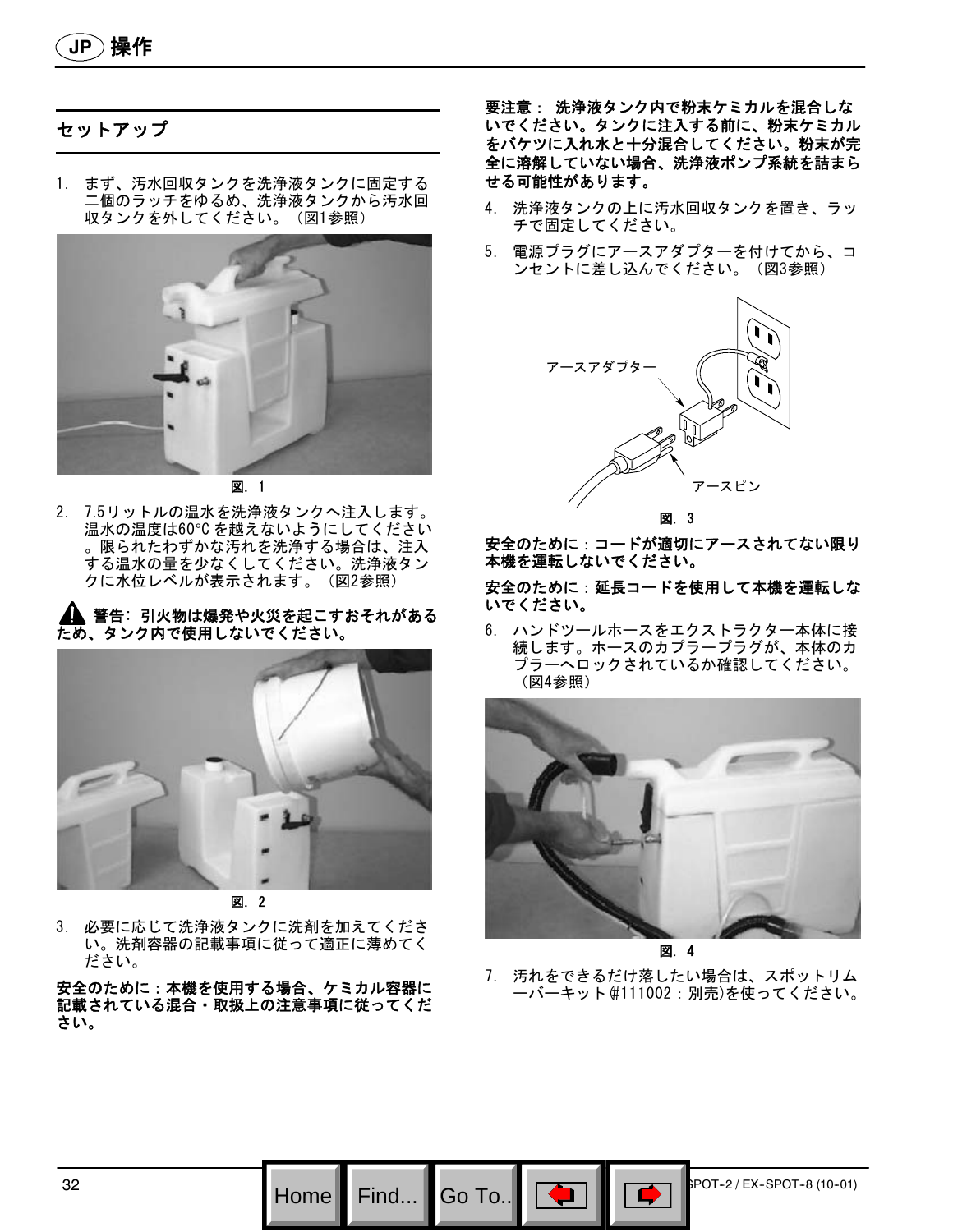## 操作

安全のために:本書をよく読んで理解してから、本機 を操作してください。

1. 本機の電源を入れます。スイッチは本機後部のパ ネル上にあります。

要注意: 洗浄液を使う場合は、カーペットの隅などを 利用して色落ちがしないか確認してから使用くださ い。

2. 洗浄ポイントにハンドツールを置き、トリガーを 握りハンドツールを手前に引いてください。 (図5参照)



図. 5

注記: 家具類を湿らし過ぎると、乾燥時間が長くなり ます。

#### ▲ 警告: 引火物または反応性金属は爆発や火災を起 こすおそれがあるため、回収しないでください。

3. 定期的に汚水回収タンクの水位を確認してくださ い。汚水が下図に示した水位に達したら、本機の 電源を切り、タンクの汚水を排水してください。 (図6参照)



図. 6

要注意: 汚水回収タンクに回収された汚水が図6で示 した水位に達したら本機の運転を継続しないでくださ い。もし継続した場合、バキュームモーターを損傷し ますが、この損傷は保証範囲外です。

## 汚水回収タンクの排水

1. 本機の電源を切り、電源プラグを抜いてください。

安全のために:本機を離れる場合や本機を整備する場 合は、本機のスイッチを切り、コンセントから電源プ ラグを抜いてください。

汚水回収タンクからバキュームホースを抜きます 。ラッチを外し、洗浄液タンクから汚水回収タン クを引き上げます。汚水を完全に排水し、清水で よく洗い流してタンク内の汚れを落して、汚水回 収タンクに臭いがつかないようにします。 (図7参照)



図. 7

3. 洗い場などで、洗浄液タンクを逆さまにして残り の水を排水してください。洗浄液タンクに洗剤を 使用した場合は、水で洗い流して除去し、タンク の内側に残留洗剤がこびりつくことのないように します。

## 点検整備

本機を良好な状態で使い続けていただくためにも、毎 日、毎週、毎月の点検整備を行ってください。

警告: 高圧注意。感電のおそれがあります。点検 整備の前に本機の電源プラグを抜いてください。

#### 毎日の点検整備

- 1. 非研磨性、非溶剤性のクリーナーで本機の汚れを 落してください。
- 2. 使用のつど、汚水回収タンクと洗浄液タンクを水 洗いしてください。
- 3. 使用のつど、バキュームフィルターを取外し、清 掃してください。
- 4. 電源コードを拭いて損傷がないかチェックし、必 要に応じて交換します。使用後はコードをきれい に巻きます。